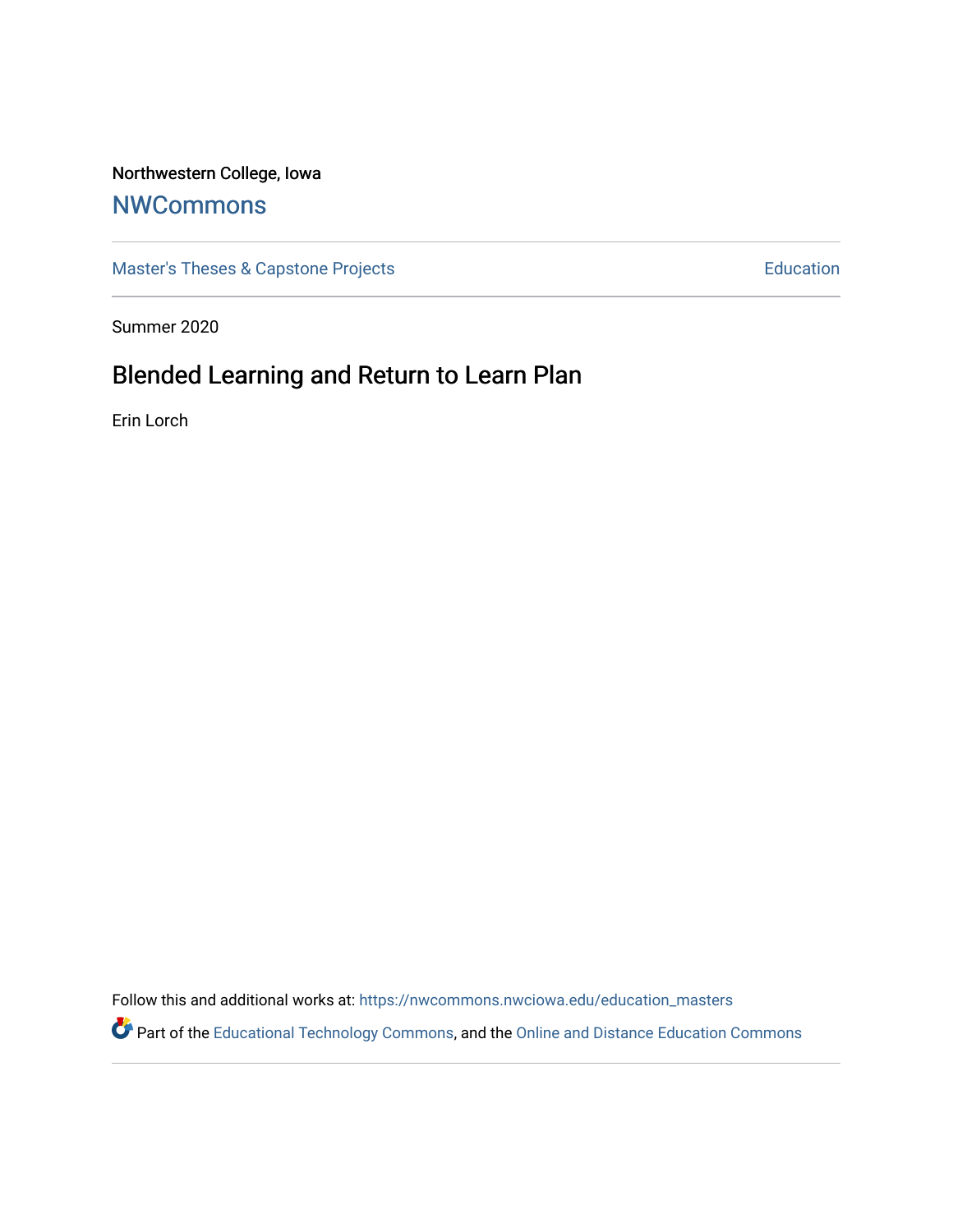Blended Learning and Return to Learn Plan

Erin Lorch

Northwestern College

A School Improvement Project Presented in Partial Fulfillment of the Requirements For the Degree of Master of Education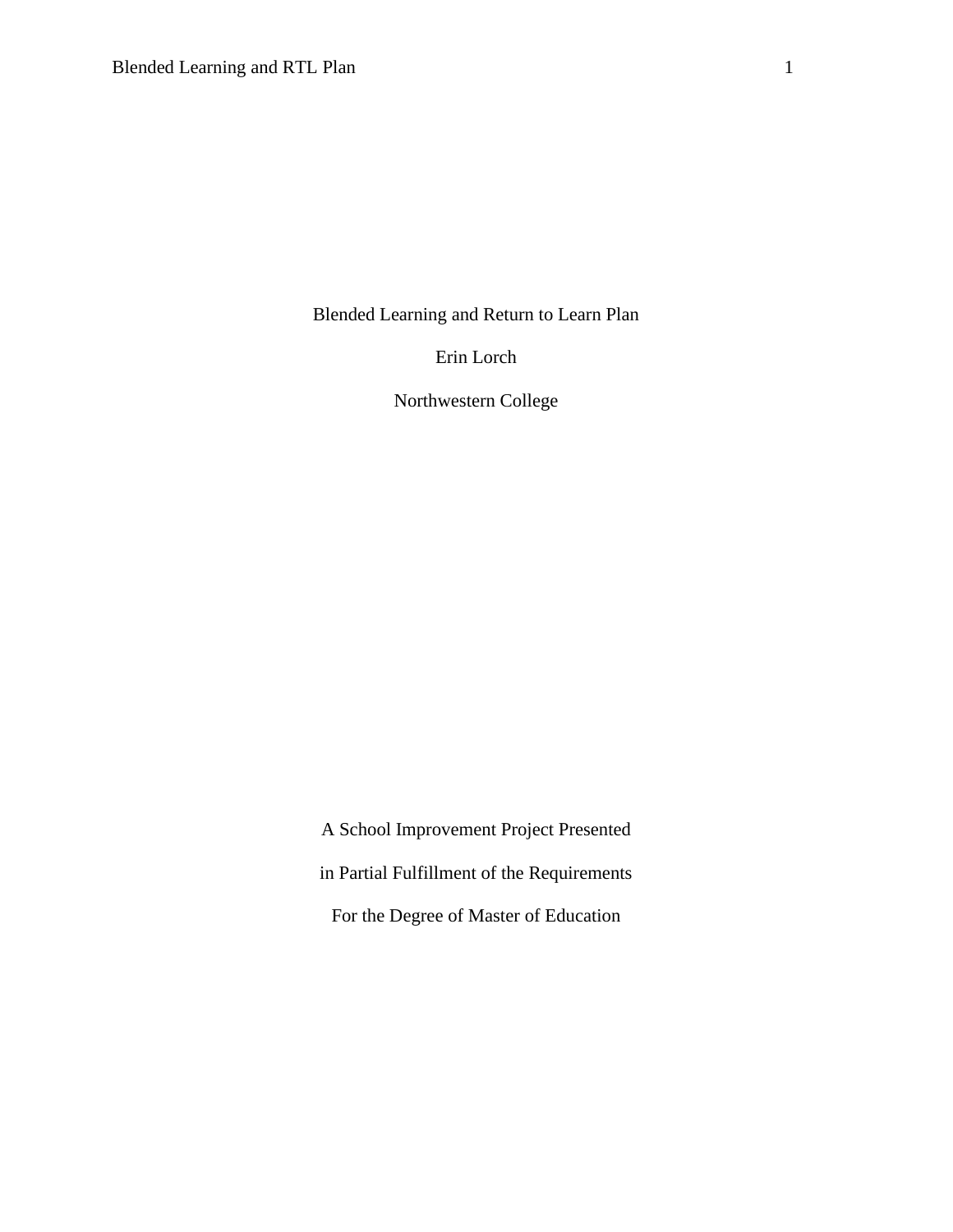## Table of Contents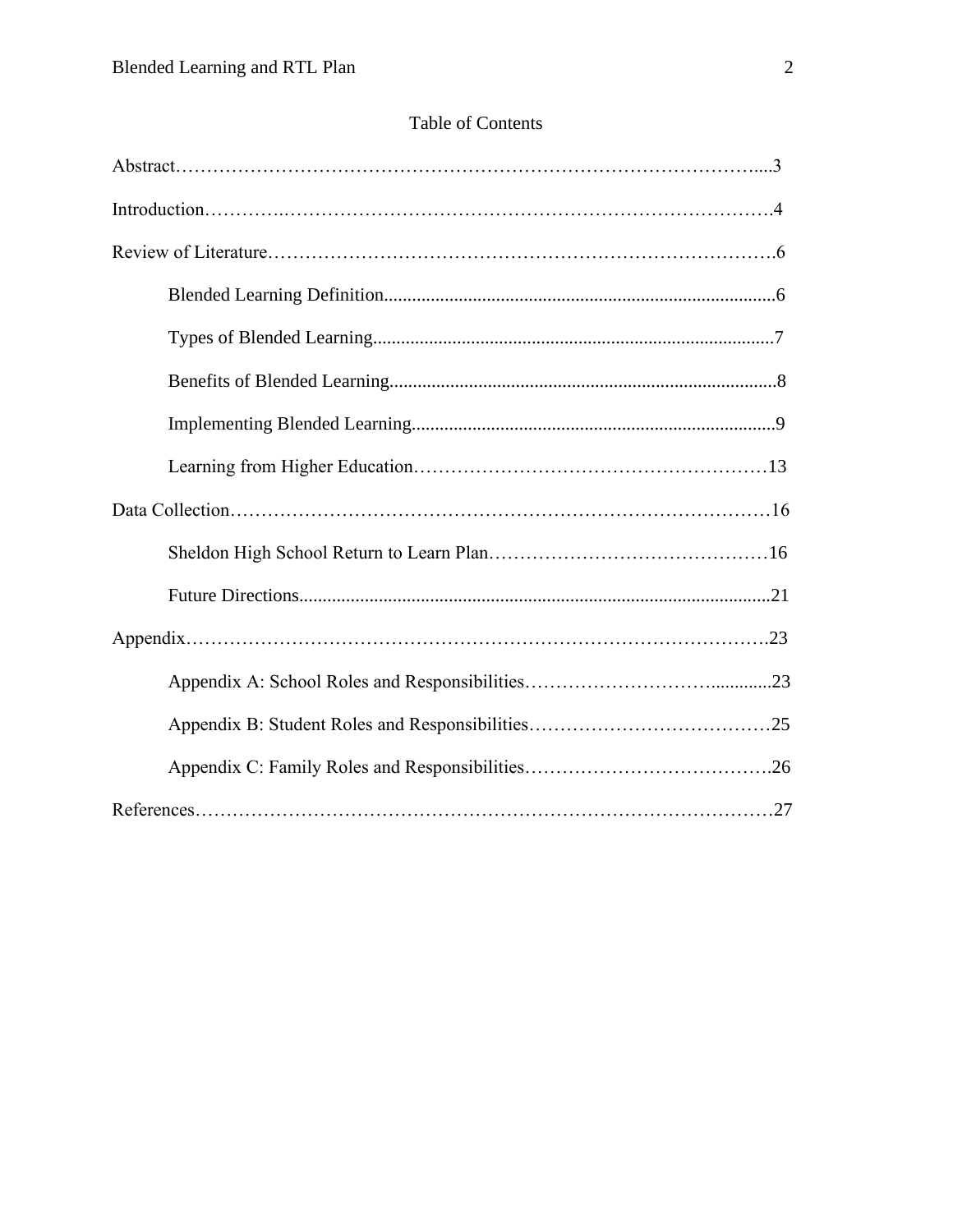#### Abstract

The purpose of the school improvement project was to determine the importance of blended learning, especially in relationship with the impact the COVID-19 pandemic has had on schools. An extensive review of literature on blended learning is provided, along with a comprehensive Return to Learn created by a task force from Sheldon High School, a public school located in Northwest Iowa. The task force was made up of leaders and administrators that collaborated virtually and created plans for the next school year that incorporated blended learning. The review of literature provided current research and potential strategies to implement technology. A comprehensive definition of blended learning, along with the various types of blended learning, benefits of blended learning, and implementation steps for blended learning are also included in the review of literature. The Return to Learn plan consisted of three possible options for teaching in the fall based on the situation of COVID-19 at that time. The options included on-site learning, hybrid learning, and remote learning, along with remediation strategies for students. Finally, the comprehensive Return to Learn plan included expectations for teachers, students, communication between home and school, the delivery platform for online learning, professional development for teachers, and support for stakeholders.

Key words: blended learning, COVID-19, Return to Learn, technology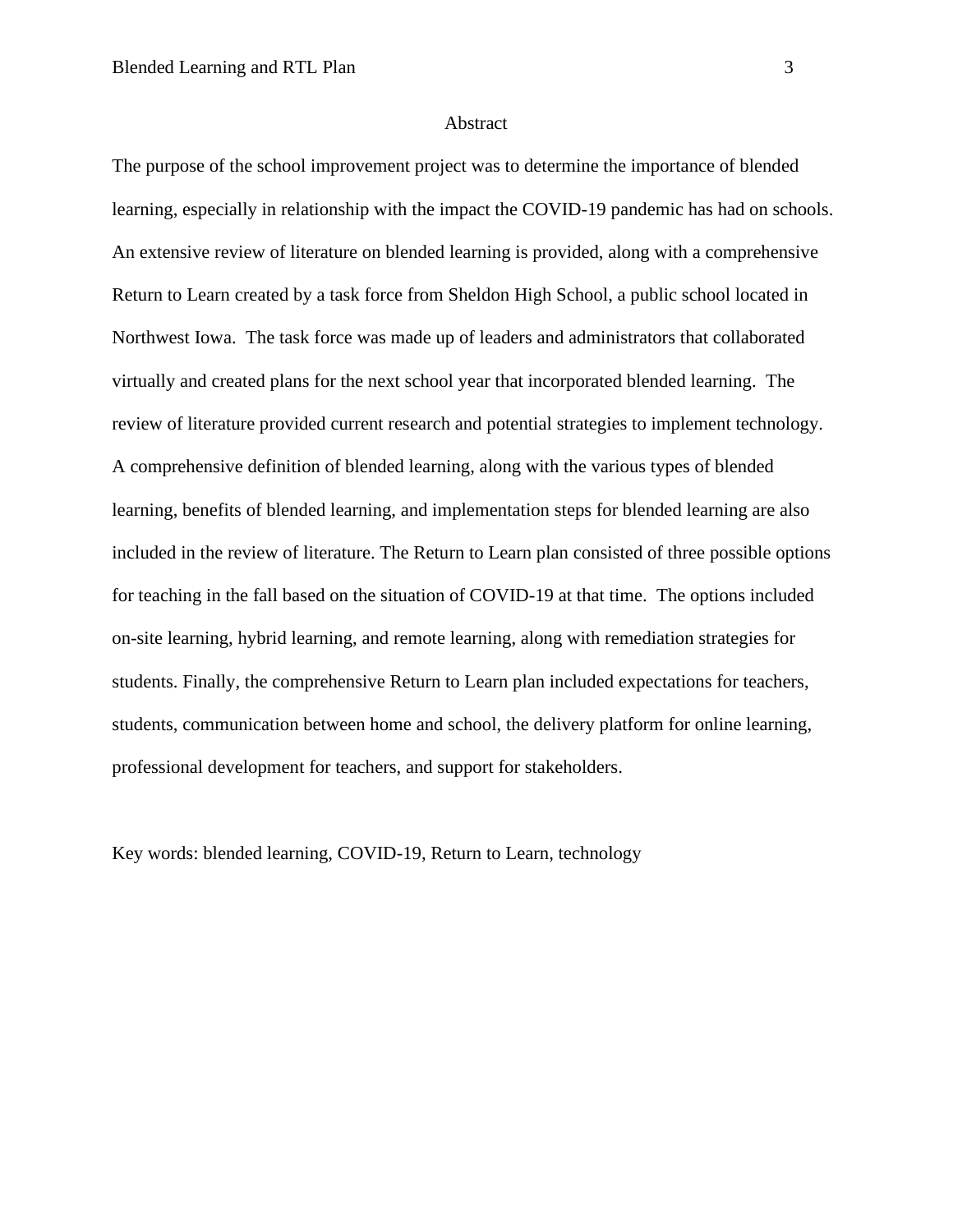#### Blended Learning and Return to Learn Plan

### Introduction

Blended learning is more relevant today than it ever has been. Blended learning is the usage of technology to enhance learning, both in the brick-and-mortar school building and online. Blended learning improves learning outcomes and student engagement. Therefore, courses that are designed with blended learning strategies have higher success rates than face-toface courses and fully online courses (Megeid, 2014). Blended learning is extremely relevant due to the impact COVID-19 has made on education across the globe. For students to have success in remote learning, blended learning activities must be provided to directly respond to the global concern of COVID-19 and its effects on education.

In March 2020, COVID-19, the deadly virus, and its devastating consequences, became a predominant issue on the news, social media, and conversation. In Sheldon, Iowa, some residents were very alarmed at the possibility of this virus affecting U.S. citizens on U.S. soil, while others thought it was merely a hoax. Sheldon High School, like all schools in Iowa, was unprepared when Governor Kim Reynolds made the recommendation to close school buildings due to the concern of COVID-19 affecting schools for the remainder of the 2019-2020 school year.

As the 2020 school year is set to begin in August 2020, all schools in the state of Iowa are required to submit to the Iowa Department of Education a Return to Learn plan in order to meet the needs of each school district. Alijani (2014) and her team researched how public schools in New Orleans coped after Hurricane Katrina. After Hurricane Katrina, public schools implemented and studied blended learning after this tragedy. A study by Alijani (2014) determined that about 50% of educators surveyed agreed that blended learning provided higher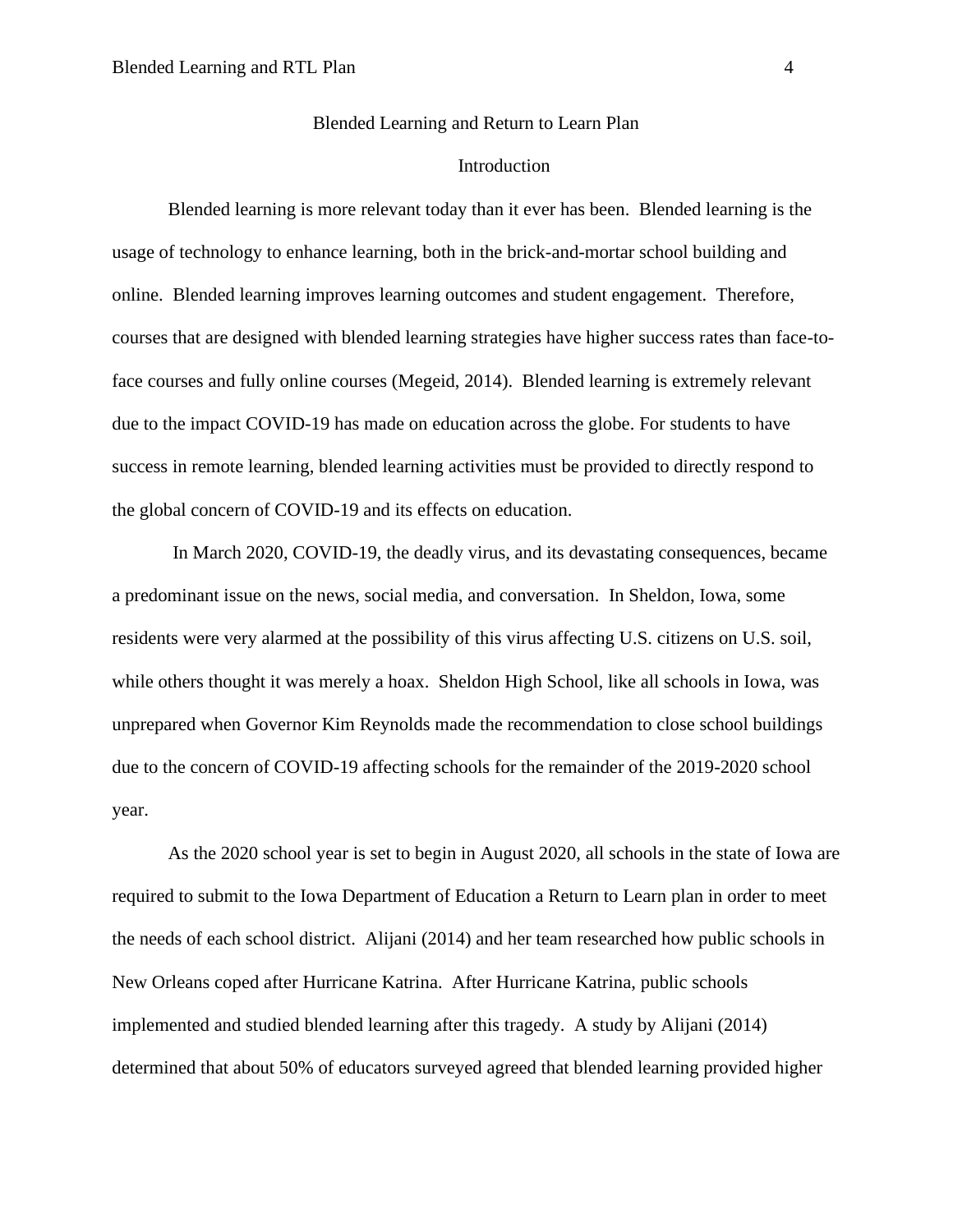quality instructional methods than traditional face-to-face instruction. In the same study, a majority of the respondents indicated that blended learning had the propensity to increase scholar success (Alijani, et al., 2014). Like schools in New Orleans, Sheldon High School will implement blended learning strategies to teach students during this global pandemic. The Return to Learn plan will also state what digital tools need to be incorporated in the 2020-2021 school year in preparation for restrictions placed by the Iowa Department of Education due to COVID-19.

Intentional academic planning incorporating digital tools has always been recommended, but is now required due to the pandemic. Mortera-Gutierrez (2006) said that one of the worst practices that was problematic for e-learning was solely utilizing the e-learning platform, such as BlackBoard, as the virtual space of blended learning courses. Without the incorporation of faceto-face learning elements, blended learning did not take place (Mortera-Gutierrez, 2006). This information is urgent and crucial to all teachers since it asks them to make important changes to incorporate the best of both face-to-face and digital learning strategies.

As part of the school improvement project, a review of literature was conducted. The purpose of the included review of literature was to inform and educate the task force on blended learning. It defined blended learning and provided examples of various types of blended learning. Examples of the benefits of blended learning and how to implement it in multiple settings are explained. The goal was to provide solutions for Sheldon High School to ensure learning is continual next school year as the world learns to adapt to the conditions of the global pandemic.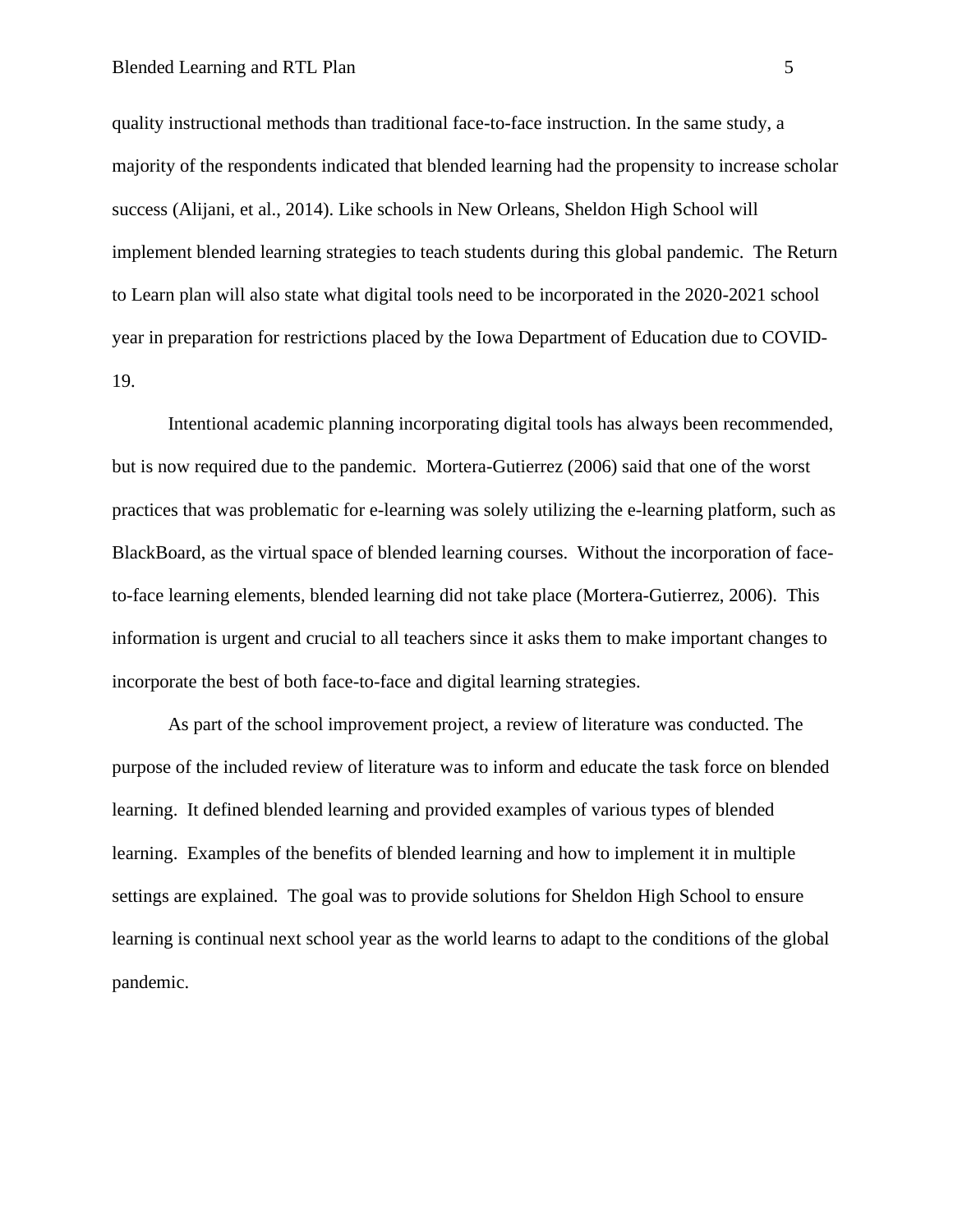#### Review of Literature

### **Blended Learning Definition**

Blended learning is defined as an approach in education that combines both the traditional on-site classroom methods along with interactive online tools (Smith, B. & Brame, C., 2015). Blended learning requires traditional face-to-face presence of both the educator and his or her students along with the use of digital tools. The time and location of when and where the educator and his or her students gather is flexible. Up until March 2020, students in public schools learned on-site in a school building with educators five days a week for up to eight hours per day. There, students had face-to-face interaction with peers and teachers in a structured environment. Learning materials and tools were provided. Current research states that blended learning can take place both inside and outside of the walls of classrooms, as well as beyond the average time frame schools are normally in session (Acree, L., et al., 2017).

Recent studies provide insight on the importance of implementing technology into learning. The United States Department of Education completed a study focusing on online learning in K-12 schools from 1996-2008. Researchers found that students performed better, on average, in a remote, online setting than those learning the same content in on-site face-to-face instruction (Smith & Brame, 2015). Means, et. al (2010) agreed with Smith and Brame (2015) that students performed better using online tools. However, Means, et. al (2010) went a step further and proved that blended learning had a larger advantage than purely online instruction (Means, et. al, 2010). According to Antoniou and Ioannou (2018), students trusted technology and considered it an appropriate channel for addressing relevant issues (Antoniou & Ioannou, 2018). Blended learning incorporates the best of face-to-face and technology tools for students in the 21st century.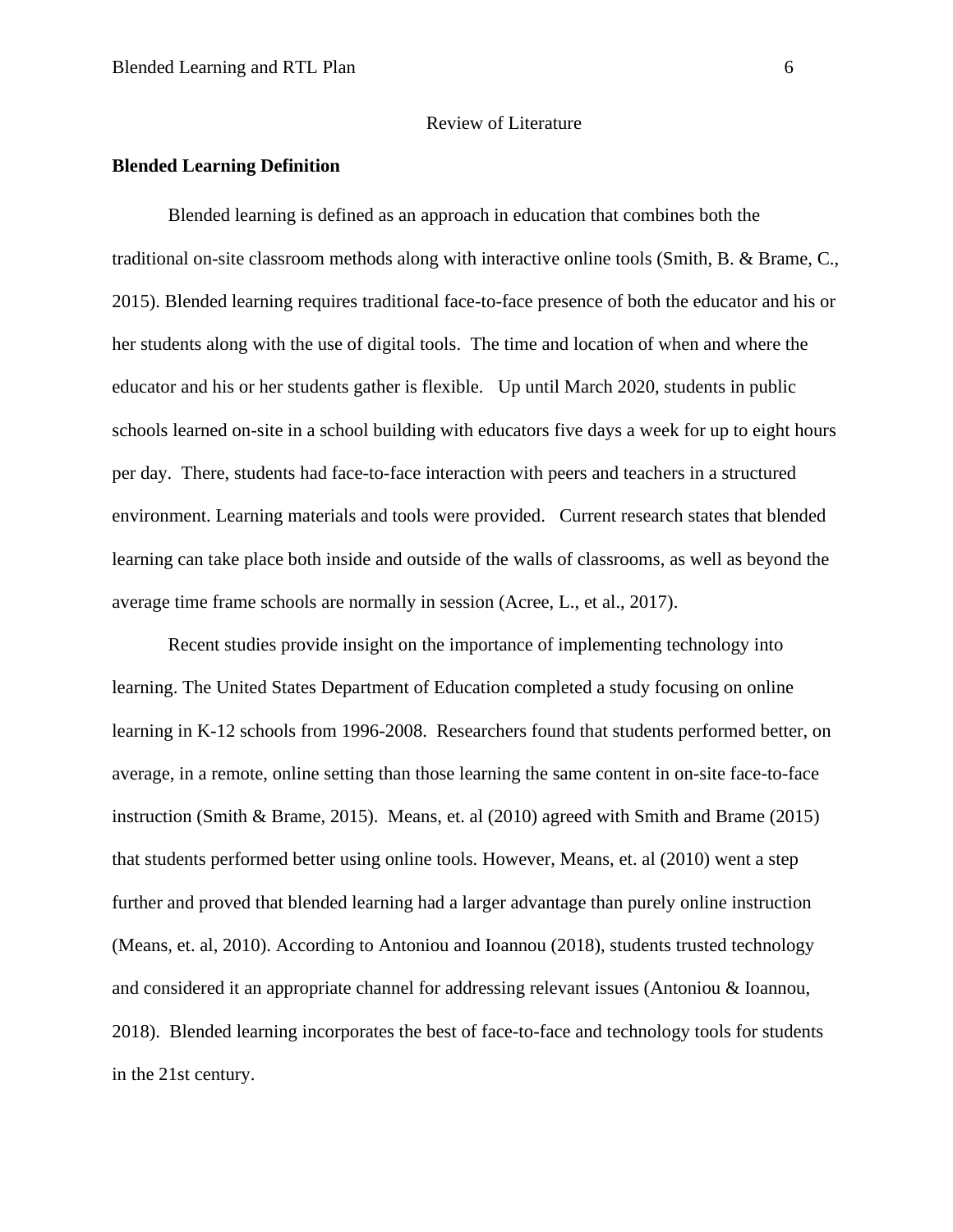### **Types of Blended Learning**

Blended learning includes both face-to-face and online elements. There are a number of recognized models of blended learning. According to Acree (2017), there are four effective models of blended learning called the Rotation model, Flex model, A la carte model, and Enriched virtual model (Acree, L., et al., 2017). In addition, Malczyk (2018) has created another blended learning model called the Hybrid format model (Malczyk, 2018).

During the Rotation model, the teacher rotates students between online and face-to-face learning (Acree, L., et al., 2017). There are four sub-models within the Rotation model called Station Rotation, Lab Rotation, Flipped Classroom, and Individual Rotation. In this model, most of the learning takes place in an on-site setting while homework is remote. There are various ways to go about this. One way is through a flipped classroom model, where students engage in learning online prior to classroom activities. In summary, new learning happens independently online and practice takes place collectively in the classroom (Acree, L., et al., 2017).

Student learning takes place online while using the Flex model, except the course is taken online and support is provided as needed by teachers in the school building (Acree, L., et al., 2017). The A la carte model provides both school building and online learning platforms. Students take an online course that compliments the course that is taken in the school building. The online teacher, however, is the one keeping record of students' work (Acree, L., et al., 2017). In the Enriched virtual model, students attend at least one face-to face meeting and then do the coursework at an individualized pace online (Acree, L., et al., 2017).

Malczyk (2018) created a student-centered model of blended learning called the Hybrid format model. Rather than teachers differentiating instruction for the students, students dictate how instruction will be differentiated in a blended course (Malczyk, 2018). Students in a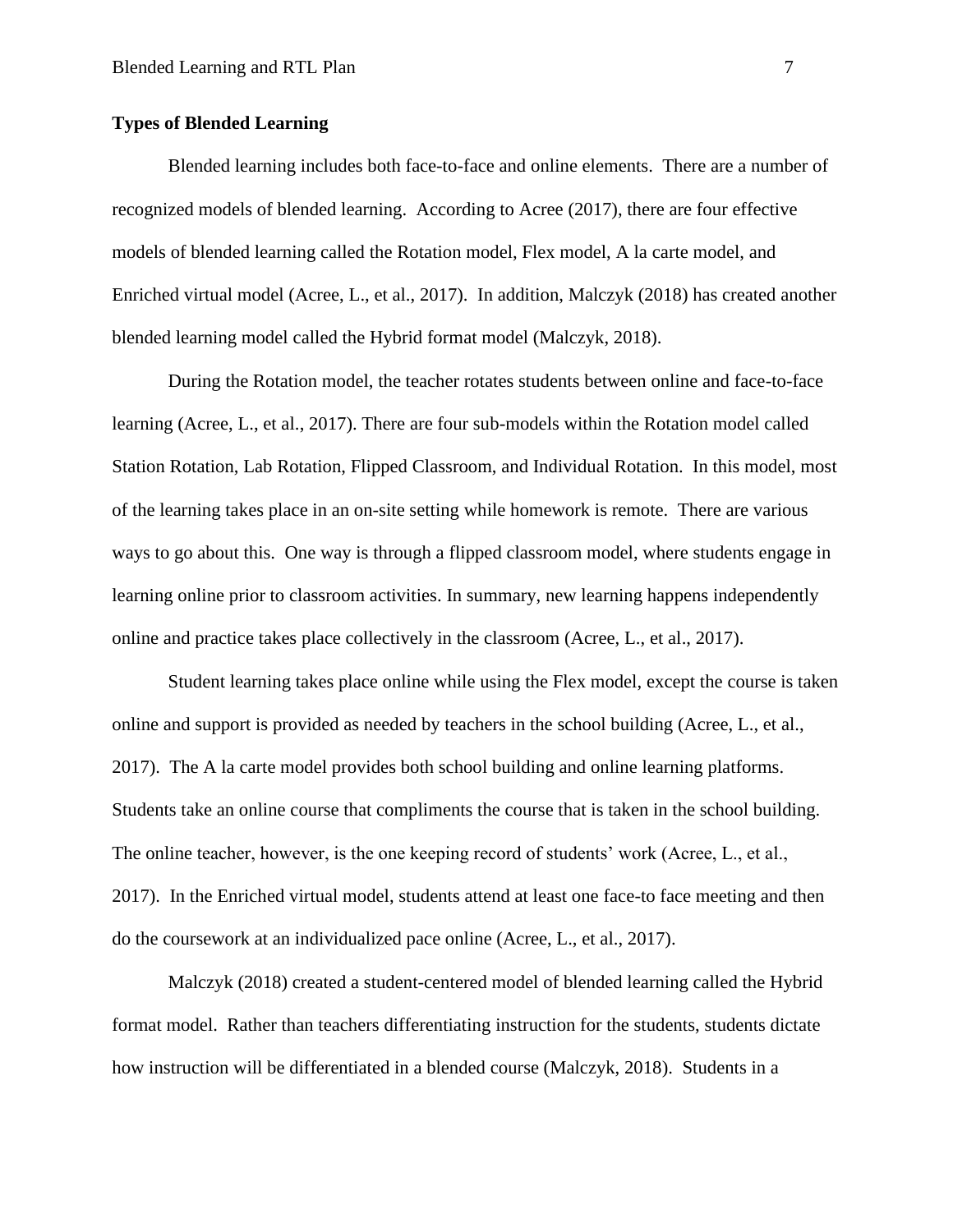#### Blended Learning and RTL Plan 8

multimodal course choose to participate in learning activities synchronously online, asynchronously online, or face-to-face on a weekly basis (Malczyk, 2018). The Hybrid formal model aligns with current trends in higher education and global current events.

Acree (2017) and Malczyk (2018) differ in models of blended learning. Malczyk's (2018) model is student-centered which comes from the constructivist theory that students are constructors of knowledge while the teacher functions more like a facilitator. An educator remains the authority figure in both a student-centered and teacher-centered classroom. Acree's (2017) four models are more teacher-centered. This educational approach has traditional roots where the teachers instruct while the students listen. Little to no collaboration takes place when this theory is strictly implemented. Blended learning is highly adaptable and reflects the needs of individual learners. Educators across the globe need to be prepared for various instruction scenarios. Individual schools and districts can determine which model of blended learning would be most appropriate for their students.

#### **Benefits of Blended Learning**

Recent studies have proved that blended learning has a plethora of advantages for 21st century learners. First, blended learning is flexible for all learners (Megeid, 2014). This is extremely beneficial for students in subgroups, such as students with learning disabilities or English learner (EL) students. Blended learning gives students some control over the pace of learning, as well as the ability to learn remotely. It also provides a more comprehensive understanding of any course's content. Another benefit for students is the ability to interact with teachers and peers regardless of location. It also incorporates digital tools which students typically prefer (Megeid, 2014).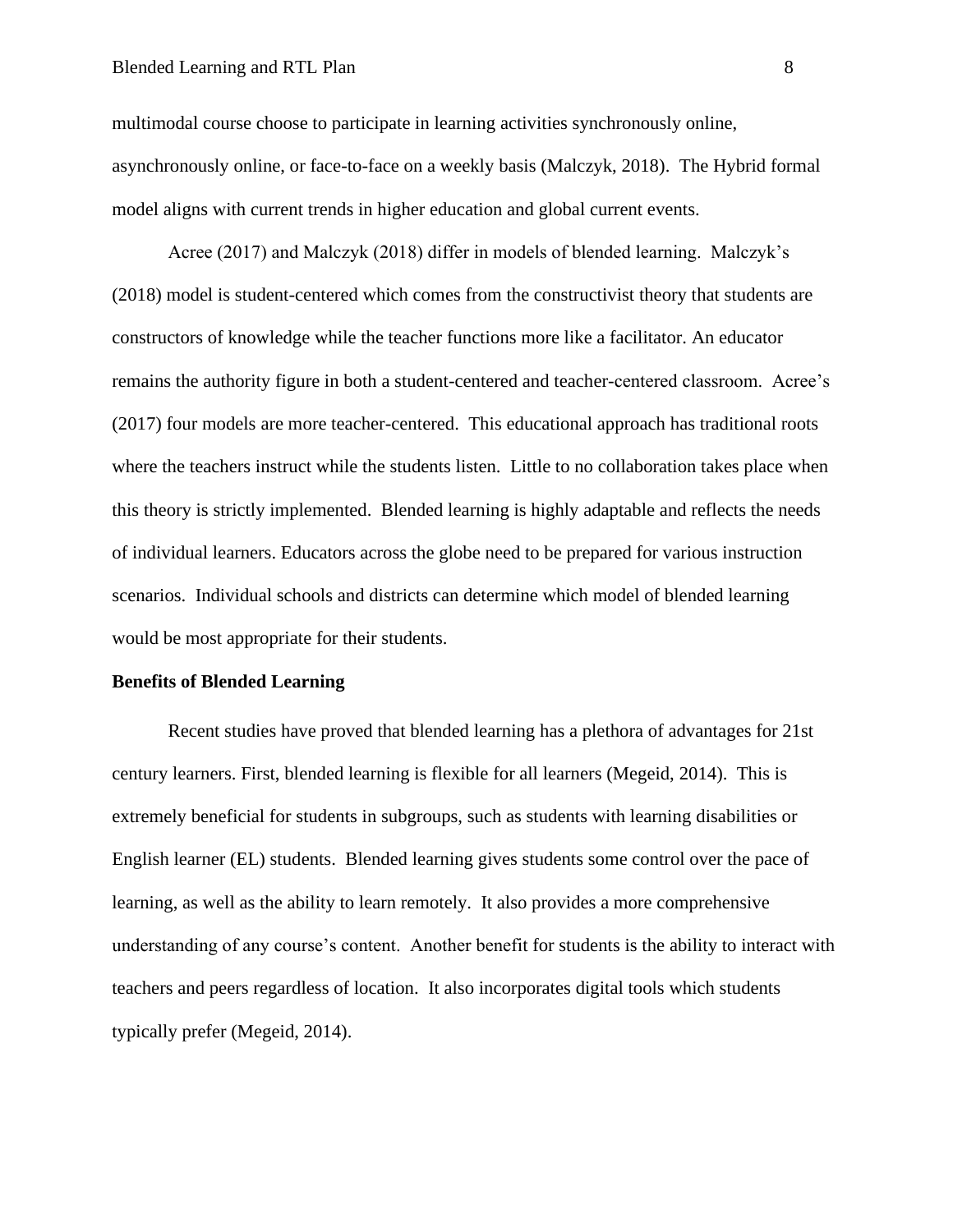Blended learning has advantages for educators. First, by using more digital tools, there are little to no printed materials. It is more efficient and organized to keep assignments and materials in a digital format rather than keeping track of paper materials. Online learning platforms, such as Google Classroom, collect and compile data in a reader friendly format on which students have participated and which students have incomplete work. By providing assessments online, immediate feedback can be given when the answer key is provided by the educator, which is a time effective element. Assessment That Matters*,* authored by Meldrum (2018), has an intended audience of educators who intend to integrate technology into assessments. The point of Meldrum's (2018) text is that educators can transform students' learning experiences by providing meaningful experiences with the use of technology in conjunction with face-to-face instruction (Sabourin, 2018). Technology allows learning to take place anywhere, both on-site or in remote learning spaces.

#### **Implementing Blended Learning**

Kevin Oakes and David Green (2003) run Click2Learn, an organization that designs and develops blended learning solutions. According to Oakes and Casewit (2003), blended learning has been in existence for years prior to technological advancements that are currently in place (Oakes & Casewit, 2003). In the traditional model of teaching, students learn through a passive role in the classroom by sitting quietly, listening, and taking notes from educators' lectures. After school, students complete homework outside of the classroom. This mode of teaching and learning lacks authentic learning experiences, due to the absence of technology. It also fails in being student-centered. Educators need to match the right delivery methods to learners' needs (Oakes & Casewit, 2003). Together with Thomson NETg, Oakes & Casewit (2003) conducted research to prove that a robust blended approach would maximize the return of investment of a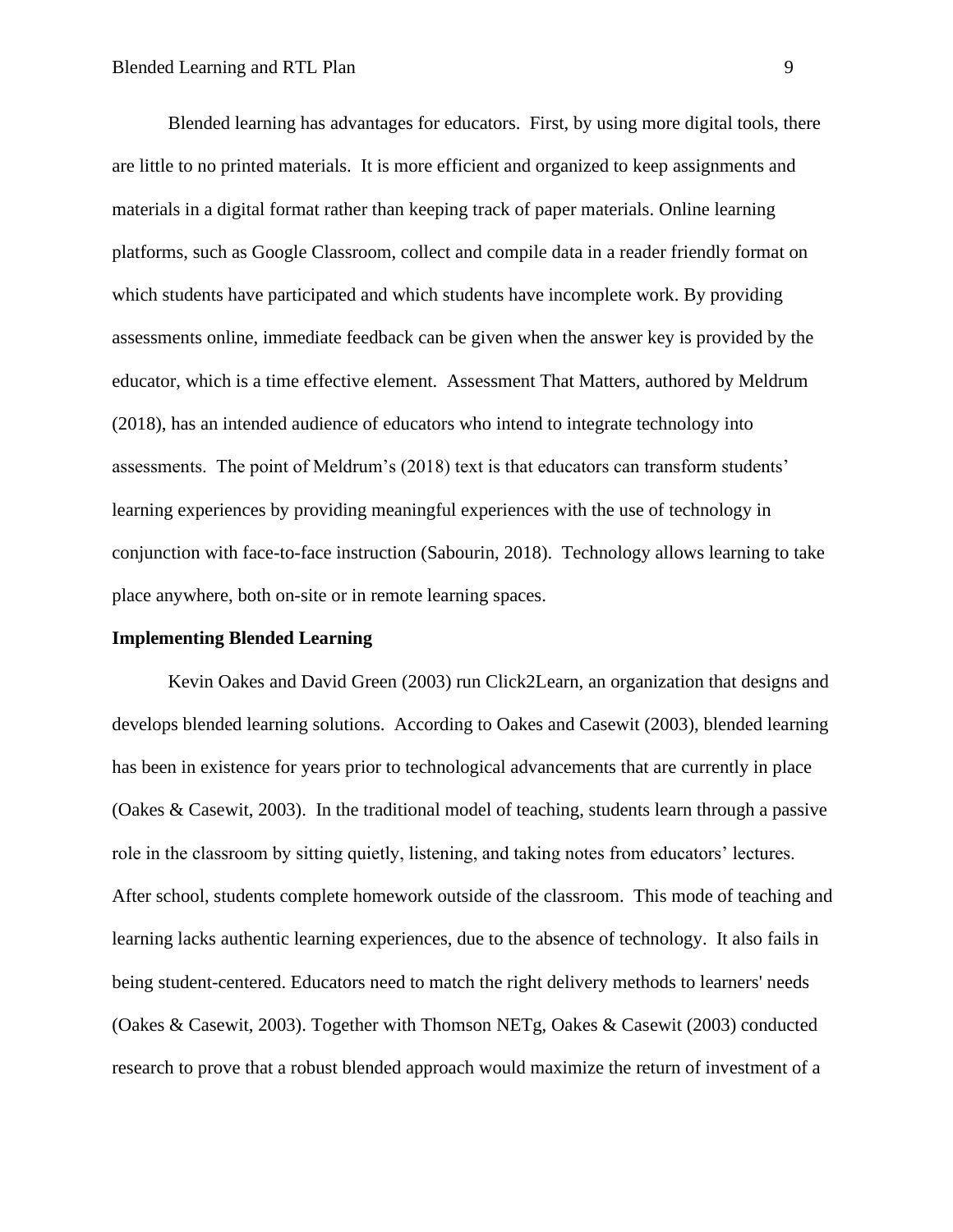#### Blended Learning and RTL Plan 10

complete curriculum. They found that blended learning generated a 30% increase in performance accuracy and 41% increase in performance speed (Oakes & Casewit, 2003). Learners can be more successful with the help of new technology and differentiated methods of instruction to meet various needs. Some may argue, like Oakes and Casewit have presented, that blended learning is already happening in the traditional school fashion of lecturing to students and then having them read or respond to a multiple choice quiz. However, in a blended-learning environment, the learning is student-centered and offers both teacher and student various ways of delivering and receiving information with both face-to-face instruction and even remote learning through the use of technology.

In order to incorporate blended learning, students and teachers must have access to technology. Experts state that in order to implement technology effectively, it must go in phases. This could be up to five years for proper implementation. Southeast Missouri State University's College of Education implemented the 1:1 technology initiative in the Teacher Education Program to research and study how to plan and implement the 1:1 technology initiative. The goal of EDvolution, this 2014 study, was to prepare their students for their future classrooms as well as be a resource for other institutions and local schools who had yet to have implemented 1:1. In summary, they found the importance of communicating clear goals, stakeholder investment, adequate training, appropriate infrastructure, and sustainability (Fridley & Rogers-Adkinson, 2015). The first phase of implementation during years one and two was when technology was used as a learning tool with regular staff and student meetings to continue learning about educational apps and general questions for both students and teachers (Fridley & Rogers-Adkinson, 2015). The second phase during years two and three was to use technology in order for students to collaborate for classroom instructions (Fridley & Rogers-Adkinson, 2015).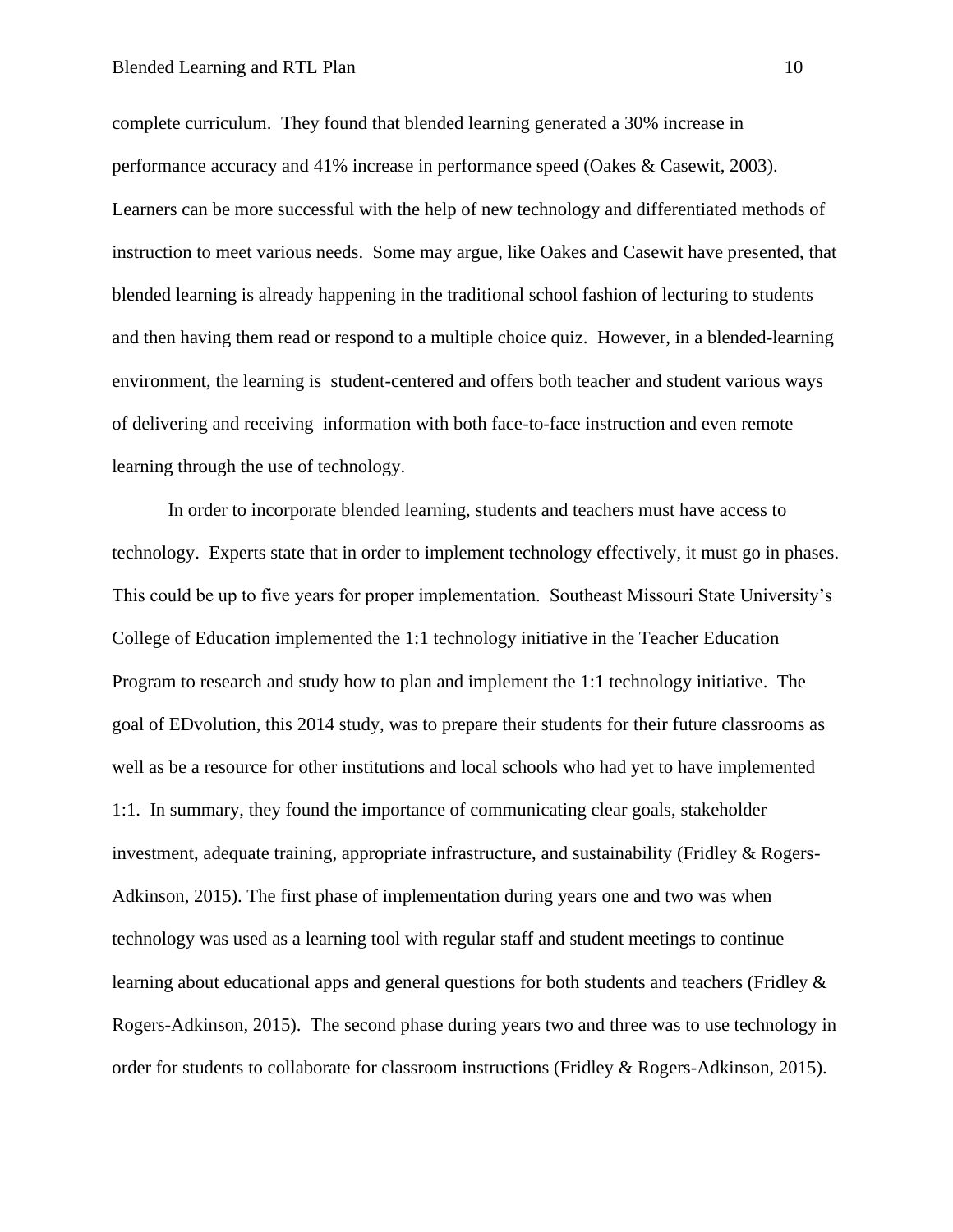Teachers have collaborated using digital tools for committees, curriculum planning, and other necessary work tasks. The final phase during years three and four was to use technology to enhance the learning opportunities (Fridley & Rogers-Adkinson, 2015).

Educators, students, and parents of students need to be provided training and support to avoid confusion. Digital literacy is necessary in today's digital world. Blended learning has allowed for strong educational and social-emotional practices. Educators that have utilized technology have enhanced and transformed traditional classroom activities and assignments (McGinnis, 2019). Technology has not replaced the role of educators in the classroom. Educators have provided a safe, inclusive, and engaging learning environment with on-site learning with the help of technology. The investment in time and technology has allowed for proper implementation and informed decision making among educators, especially during these uncertain times.

The Shell Exploration and Production business and researchers Collis, et al. (2005) from the University of Twente collaborated to study the implementation of blended learning practices in a corporate setting. Rather than integrating outside online courses or independent study opportunities, work-based activities were created that also incorporated digital tools online within the Shell Exploration and Production business. Shell Exploration and Production found value in the employees learning from one another and inside of the company. The goal was for employees to take an active, rather than passive, role in learning (Collis, et al., 2005). Blended learning was implemented successfully and it gave the employees an active role in the professional development program and training. Learners in the work force and schools need to be engaged in solving real-world problems (Collis, et al., 2005). Authentic learning in the 21st century ought to involve the use of technology and face-to-face interaction for meaningful work.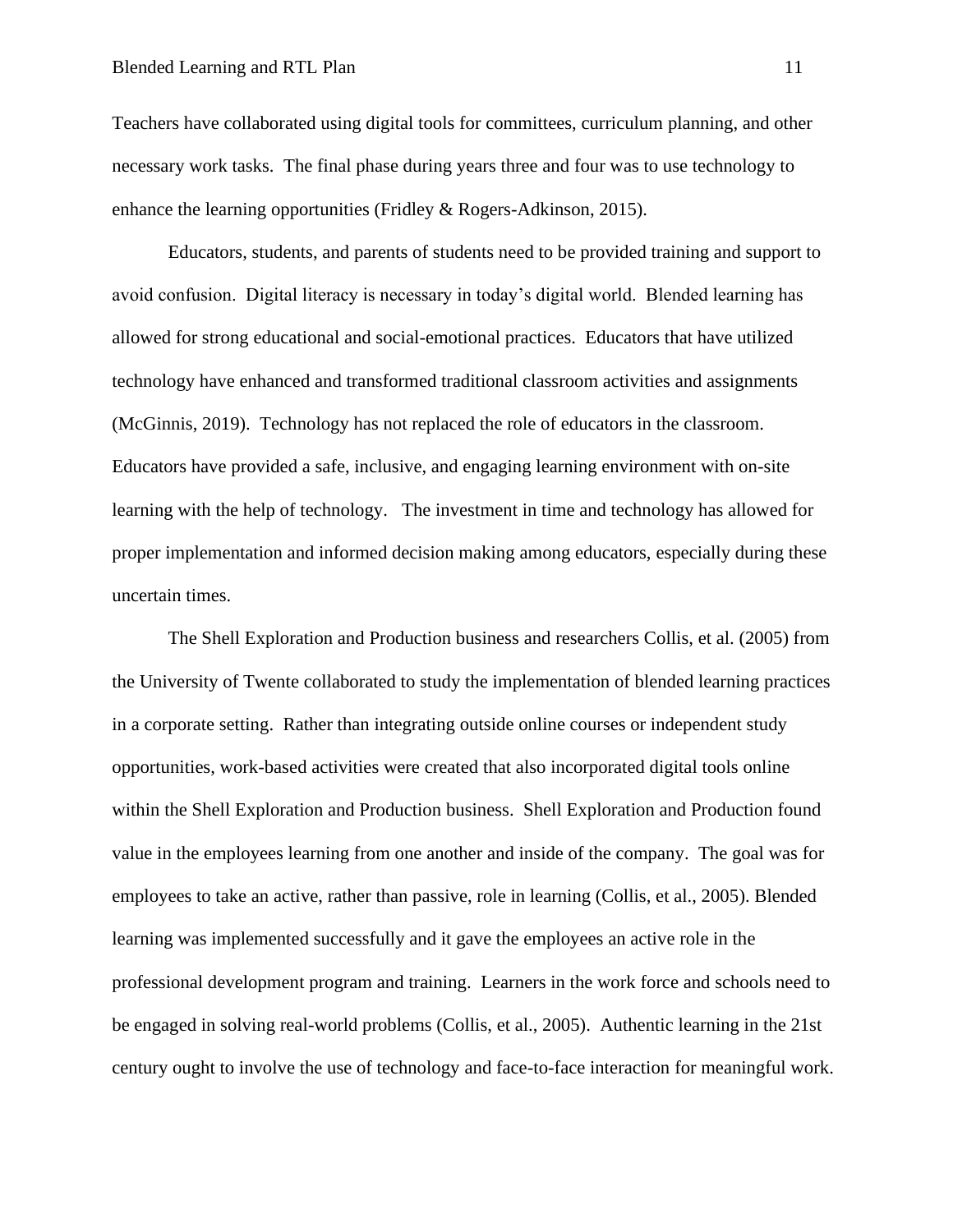This format of blended learning causes a shift where the work is hands on and authentic due to its learner-centered model.

McGinnis (2019) is a proponent of the SAMR model. The SAMR model is a framework created by Dr. Ruben Puentedura. It provided four degrees of classroom technology integration (McGinnis, 2019). The four degrees are called Substitution, Augmentation, Modification, and Redefinition (McGinnis, 2019). Substitution and Augmentation have enhanced the original assignment created without technology in mind. The degrees of Modification and Redefinition have transformed the original task and have provided the most authentic tasks for students. Technology tools have transformed learning. McGinnis (2019) discovered increased student engagement and student achievement, especially among at-risk students during the implementation of the SAMR model (McGinnis, 2019). Educators that have utilized the SAMR model have engaged all learners and transformed tasks into more authentic work.

Empowering English through Project-Based Learning in ICT by Marwan (2015) reports the findings of an action research project on the use of project-based learning (PBL) and information and communication technology (ICT) in an English classroom. One of the exciting outcomes of the research is that the learning outcomes with technology is better than traditional classroom teaching without technology. (Marwan, 2015). It was also found that students were more highly motivated to participate and made positive gains with the use of PBL and technology. Marwan (2015) chose English versus another subject, claiming it was underrepresented in the literature on the topic. The focus was on students learning English in Indonesia (Marwan, 2015). Teaching English in the United States in the traditional format is far from engaging and creates more resistance in the classroom setting. This article is relevant for educators of all subject matters.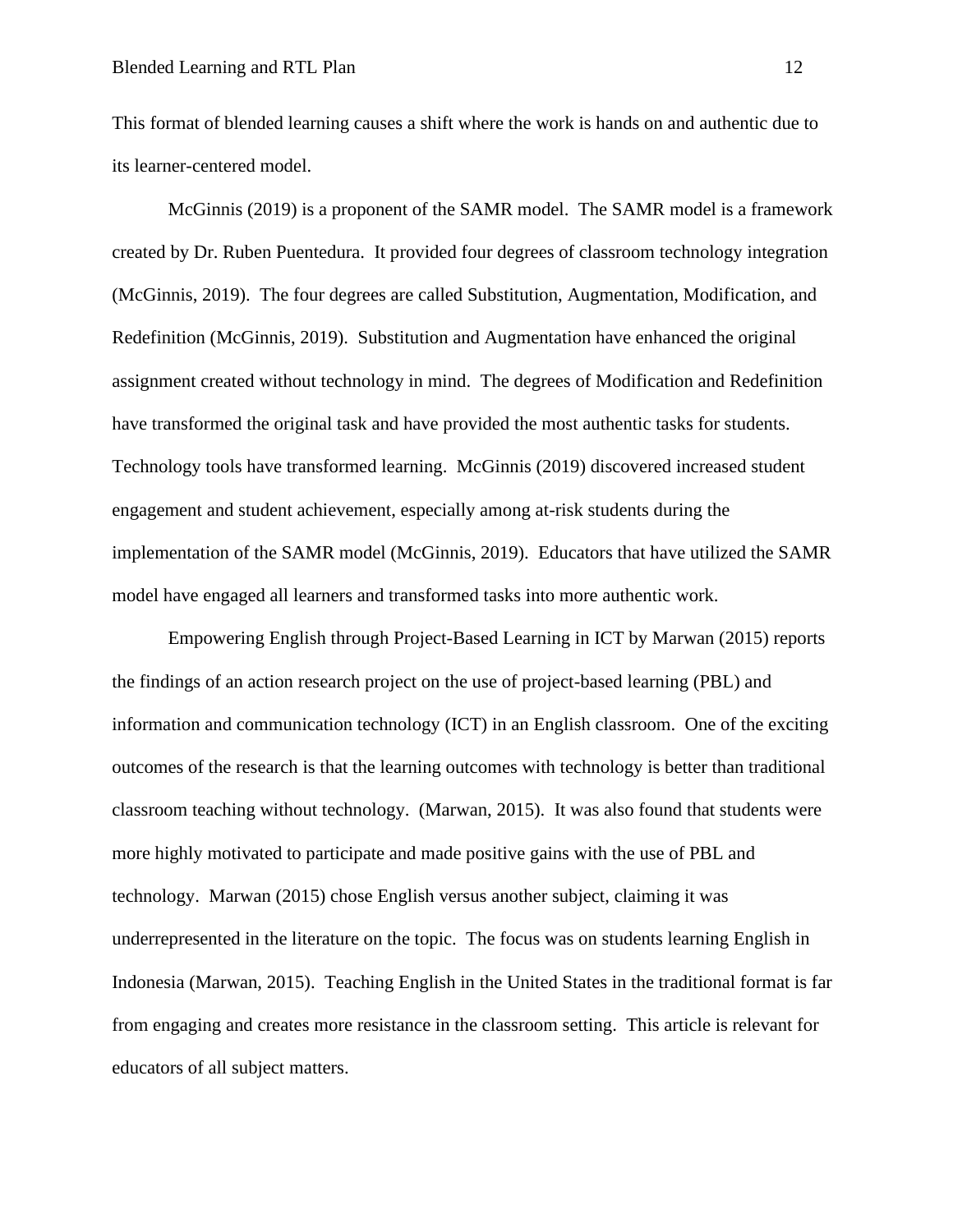Social media has provided a virtual space for people to communicate information and ideas. Amry (2018) conducted a case study on the effectiveness of blended learning while incorporating Web 2.0 tools, namely the social media application, Twitter. Two classes were taught. One included 75% classroom instruction as well as 25% Twitter learning activities, while the other only had classroom instruction. Amry (2018) found that the students in the experimental group that utilized Twitter performed higher on an achievement test, had more participation in class discussions, and had a greater attitude towards learning than the control group (Amry, 2018). Research has proved that Web 2.0 tools incorporated in classroom instruction resulted in higher scores and nourished a growth mindset.

#### **Learning from Higher Education**

Schools across the globe will need to adapt due to the continuation or possible resurgence of COVID-19. Without a vaccine, educators and students will be faced with the challenge of remaining safe and healthy when required to return to the classroom in the fall of 2020. In light of all of this, researchers have provided insight on the importance of embracing blended learning. From the perspective of higher education, professors and instructors have also had to make decisions in what is now a fluid and unprecedented environment. Most research activities have ceased operation. Rashawn Ray (2020), an Associate Professor of Sociology at the University of Maryland, College Park, and the Brookings Institution, provided advice for universities and professors. According to Ray (2020), lectures and all classroom instruction should be recorded and posted in a virtual classroom (Ray, 2020). Equal opportunities must be provided to each student. Students should not be constrained to time limits during these unprecedented times. The reality is that students may be sharing technological devices with other family members and being a part of a live remote class may not be possible (Ray, 2020). Another piece of advice is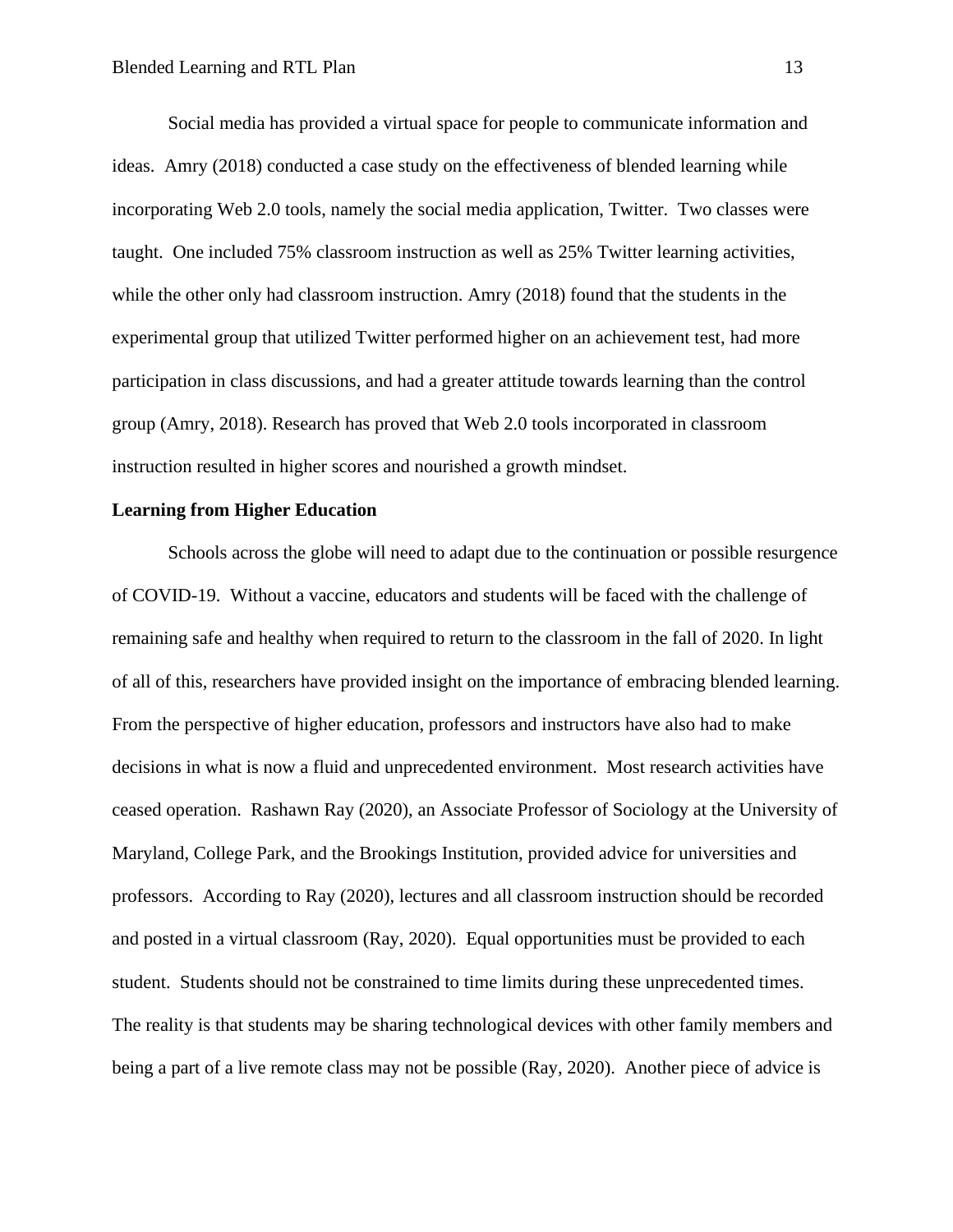that educators provide virtual office hours. Virtual office hours allow students to ask clarifying questions and allows educators to provide face-to-face intervention. Ray (2020) also recommended that educators create briefer assignments and to be innovative during this time of uncertainty. He suggested providing virtual work for students since it can be assessed and graded in a more manageable and systematic way (Ray, 2020).

Douglas Harris (2020) is a nonresident senior fellow in the Brown Center on Education Policy at Brookings. Harris is also a professor of economics, the Schleider Foundation chair in public education, and founding director of the Education Research Alliance for New Orleans at Tulane University. Currently his work with the Education Research Alliance for New Orleans focuses on the unprecedented post-Katrina school reforms. In regards to the COVID-19 pandemic, Harris (2020) provided an article that is useful for all educators due to the COVID-19 pandemic. An interesting point that was made was the idea of grade retention for students, especially those with disabilities. Harris (2020) has suggested that students who were struggling or failing prior to the pandemic ought to be retained, or held back at the start of the 2020-2021 school year. Like Ray (2020), he has implored educators to prepare for and provide remote learning opportunities for students (Harris, 2020). Ray (2020) and Harris (2020) have encouraged the use of blended learning during these unprecedented times. They have stated that the achievement gap is very real and can be eliminated when equal learning opportunities are provided to all students.

Educators in the state of Iowa can expect to integrate face-to-face instruction and technology tools during the 2020-2021 school year both in classrooms and remotely through the hybrid, or entirely remote during the 2020-2021 school year. As of March 2020, many educators in the United States integrated technology tools in order to teach and provide educational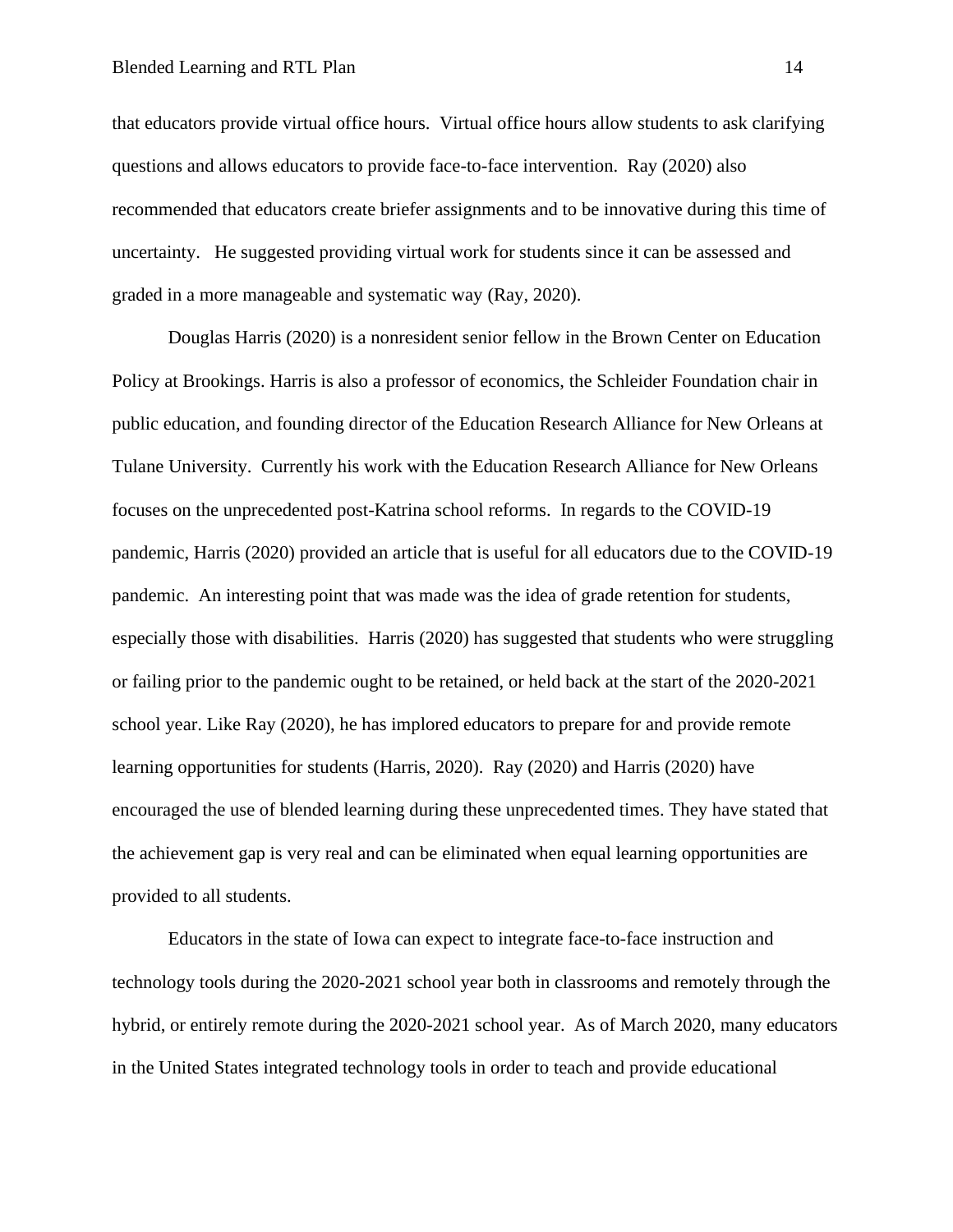#### Blended Learning and RTL Plan 15

activities for students. The use of technology with face-to-face instruction online through tools like Google Meet provides both equal learning opportunities and a sense of normalcy to all students. The routine and normal routine of students ended back in March when school buildings were closed. Blended learning is the approach educators should take with or without a global pandemic taking place. When digital tools are not integrated, students are deprived with the tools needed in order to be successful in the work force and society. Technology does not need to take the place of face-to-face interaction either. A balanced blend allows for the best traditional and modern teaching approaches for students in schools today.

In March 2020, students and educators at Sheldon High School were not prepared for remote learning. Some educators were already using a virtual platform, such as Google Classroom, for learning activities and assessments. Others utilized traditional approaches, such as handing out and collecting hard copy assignments, conducting lectures, and rarely used technology. When the Sheldon High School physical campus closed in March and learning began remotely via online, educators acted quickly to adapt lessons to this new format. The transition from on-site instruction to remote instruction was difficult.

The Iowa Department of Education has requested every school district in the state of Iowa submit a Return to Learn plan, proposing three plans for what the 2020-2021 school year might look like. The COVID-19 pandemic has created great uncertainty for schools. In order to prepare to potentially be interrupted again by the pandemic, Sheldon High School has created a Return to Learn plan. The plan includes options for on-site learning, a hybrid model for learning, and distance learning. Depending on the conditions of COVID-19, every plan may be utilized during the 2020-2021 school year.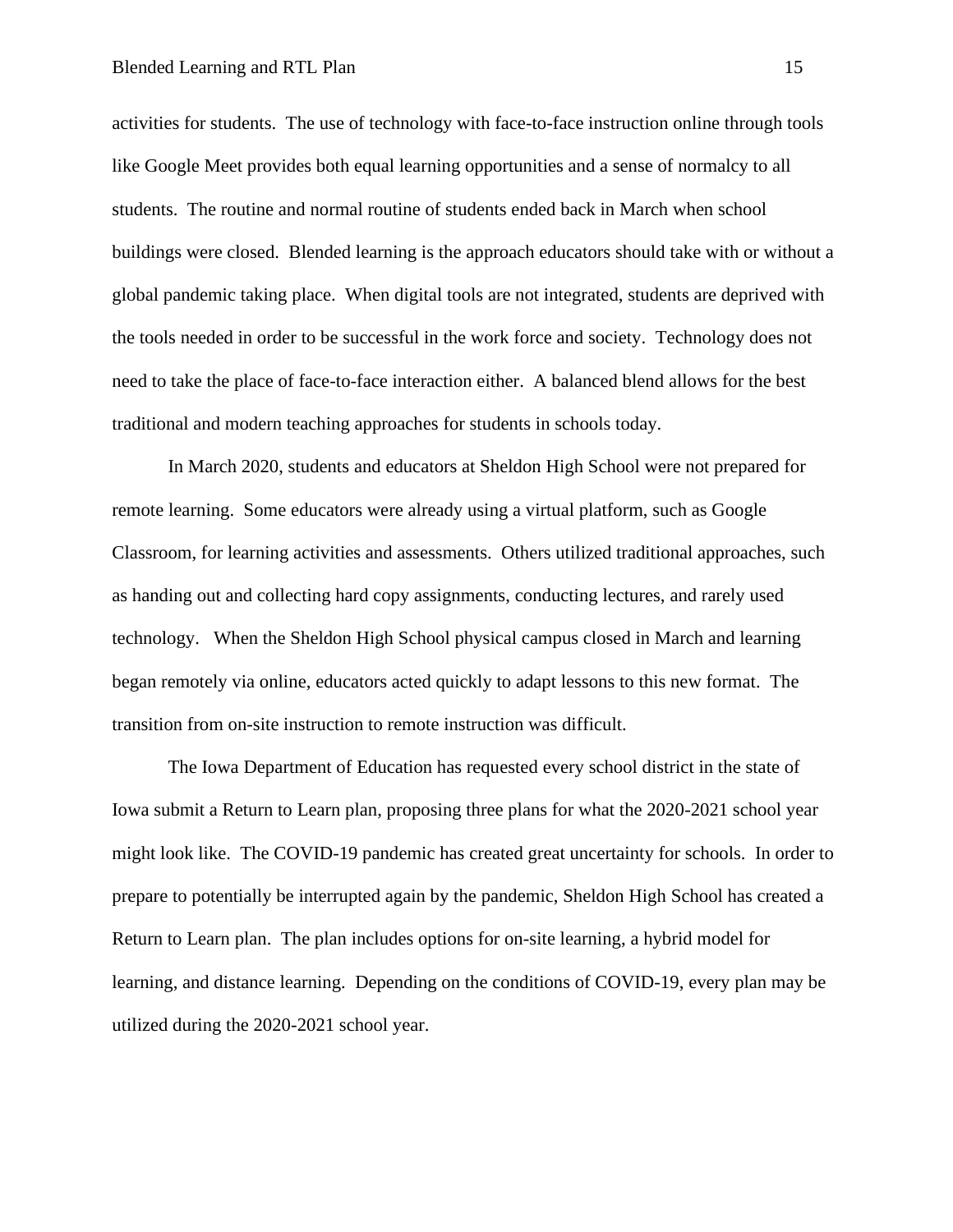#### Data Collection

#### **Sheldon High School Return to Learn Plan**

Over the past several weeks during the summer months, a Sheldon High School task force including teacher leaders, instructional coaches, and administrators met, planned, surveyed, and worked together to create plans in order to return to school this fall. Below are a few important highlights and an explanation of where Sheldon High School finds itself in this process. Sheldon High School is committed to supporting students, families and staff. The Return to Learn Plan is intended to communicate the plans for returning to regular classes in Fall of 2020 or On-Site Learning, a combination of online learning and in-person learning referred to as Hybrid Learning, and Distance Learning or continuation of learning in the event that school would need to close for an extended period of time. Additional Information on Distance Learning Roles and Responsibilities is included in the Appendix. Appendix A includes information on the school roles and responsibilities. Appendix B includes student roles and responsibilities. Appendix C includes family roles and responsibilities. Blended learning strategies have been recommended and applied to the three separate possibilities for the upcoming school year.

### **Guidelines for On-site Learning**

On-Site Learning will occur when a decision is made that buildings can operate, and students can return to school. The adopted calendar and normal schedule for students will be followed. Educators will continue to utilize Google Classroom as a virtual space for assignments to be completed and graded. They are welcome to share personal websites and YouTube channels as done previously to provide online resources for students to access anywhere at any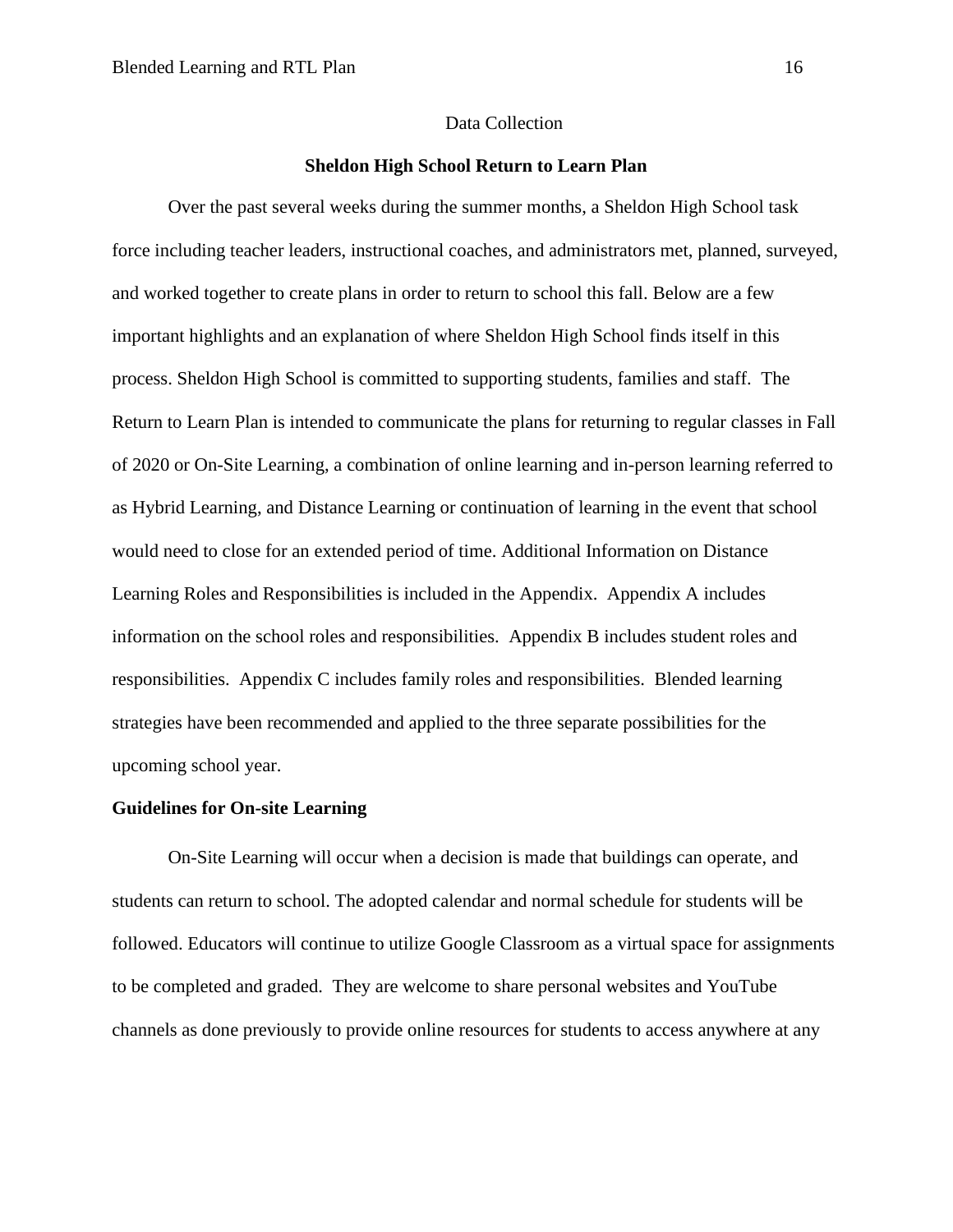time. Blended learning will take place since students will have both face-to-face instruction as well as online instruction.

Students and staff will take extra precautions to wash hands regularly and practice social distancing whenever possible. High-touch areas of the buildings will be sanitized multiple times per day. Students will be encouraged to bring a mask to wear in situations where it is impossible to social distance. All of these measures are in place to avoid the hybrid and remote learning plans.

During the first couple of weeks, assessments will be administered. A data analysis will be conducted in order to determine the skill attainment and proficiency of students. Gaps in learning are expected to have occurred during the school closure. Sheldon High School teachers are prepared to work to close those gaps. Students will receive instruction about remote learning to be better prepared in the event COVID-19 causes a disruption to on-site face-to-face learning.

#### **Guidelines for Hybrid Learning**

A Hybrid format will contain both face-to-face learning and remote learning. Sheldon High School has two options planned for Hybrid learning and will be implemented based on whichever best suites the needs of students. Option 1 allows for school to be in regular session. If students are not able to attend due to illness or health related concerns, they will attend all coursework virtually through Google Meet and Google Classroom and will follow his or her regular schedule in a virtual format. Teachers will record direct instruction and post onto the Google Classroom pages in case students need to watch at a later date or time. Students already take home school-issued Chromebooks and will utilize those at home. The State of Iowa will likely provide internet connectivity to families that are unable to acquire access. If internet connectivity is not available to a family, paper copies of learning material will be provided.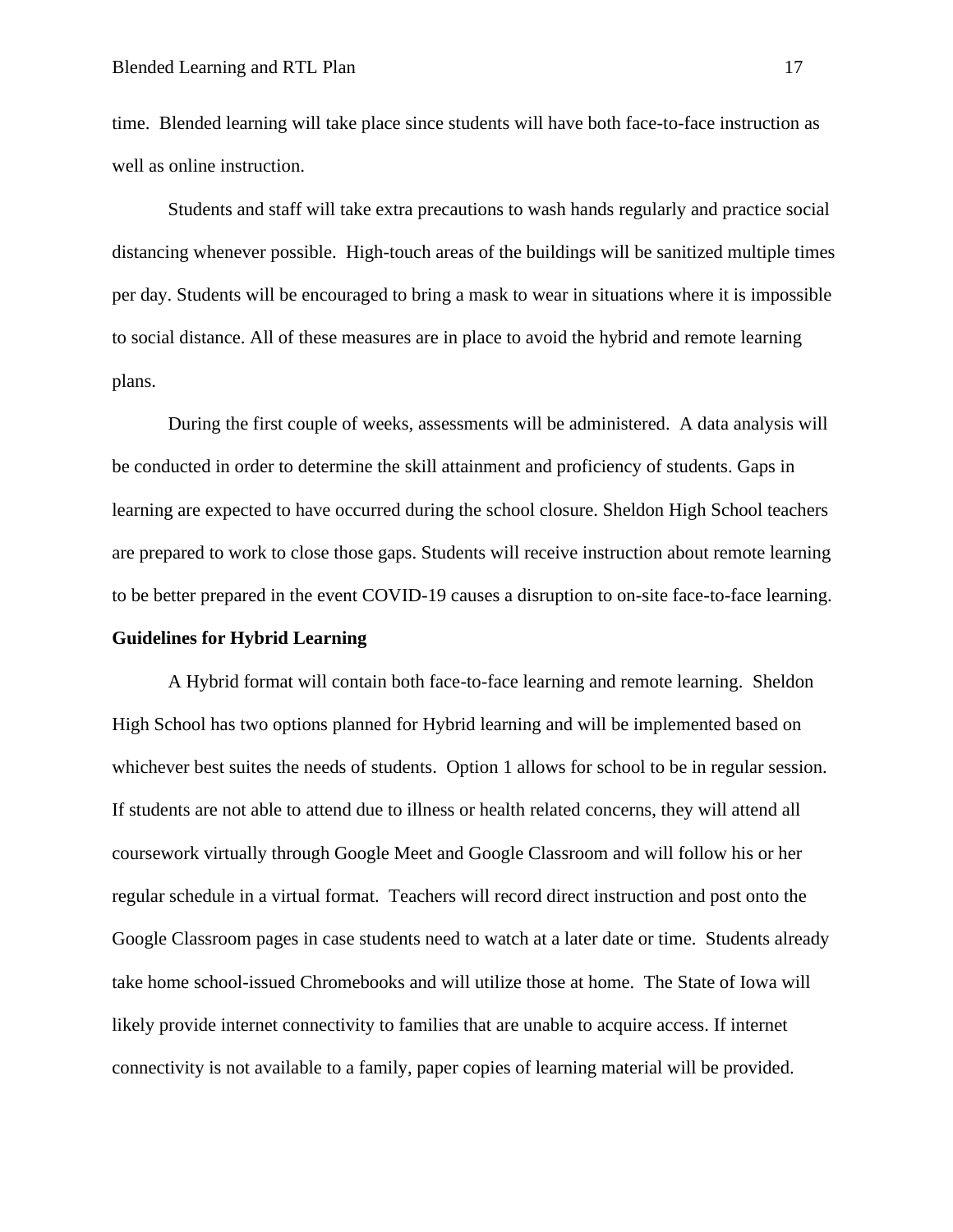Option 2 will also contain face-to-face and remote learning. In this option, only 50% of the students will be in the building at one time. Students will attend online through Google Meet and Google Classroom if on-site learning is not an option. The schedule will function on an every other day basis, and the days will alternate on a two week basis. On Week A, students with last names beginning with A-M will attend school on Monday, Wednesday, and Friday. Students with last names beginning with N-Z will attend school on Tuesday and Thursday. During Week B, students with last names beginning with A-M will attend school Tuesday and Thursdays. Students with last names beginning with N-Z will attend school on Monday, Wednesday, and Friday. Teachers will provide instruction with a normal schedule. Some students will be present in person in the classroom. Other students will be present online. Students will join via Google Meet. Teachers will record direct instruction in case students need to participate in instruction at a later time or date on the Google Classroom pages. On days students are not scheduled in the building, they will need to keep pace by attending the Google Meet sessions and completing the required assignments.

Hybrid learning would occur if the decision is made by Governor Kim Reynolds or the Department of Public Health that schools can only operate with half capacity. This means the school week would be split up with half of the students attending a couple days and the other half of the students attending on the other days. On days students are assigned to be out of the building, remote learning is required. The specific details may have to be revised based on student need.

#### **Guidelines for Remote Learning**

In the event that school is closed for an extended period, the remote learning plan will be invoked for all students. All assignments will be posted on Google Classroom. Teachers will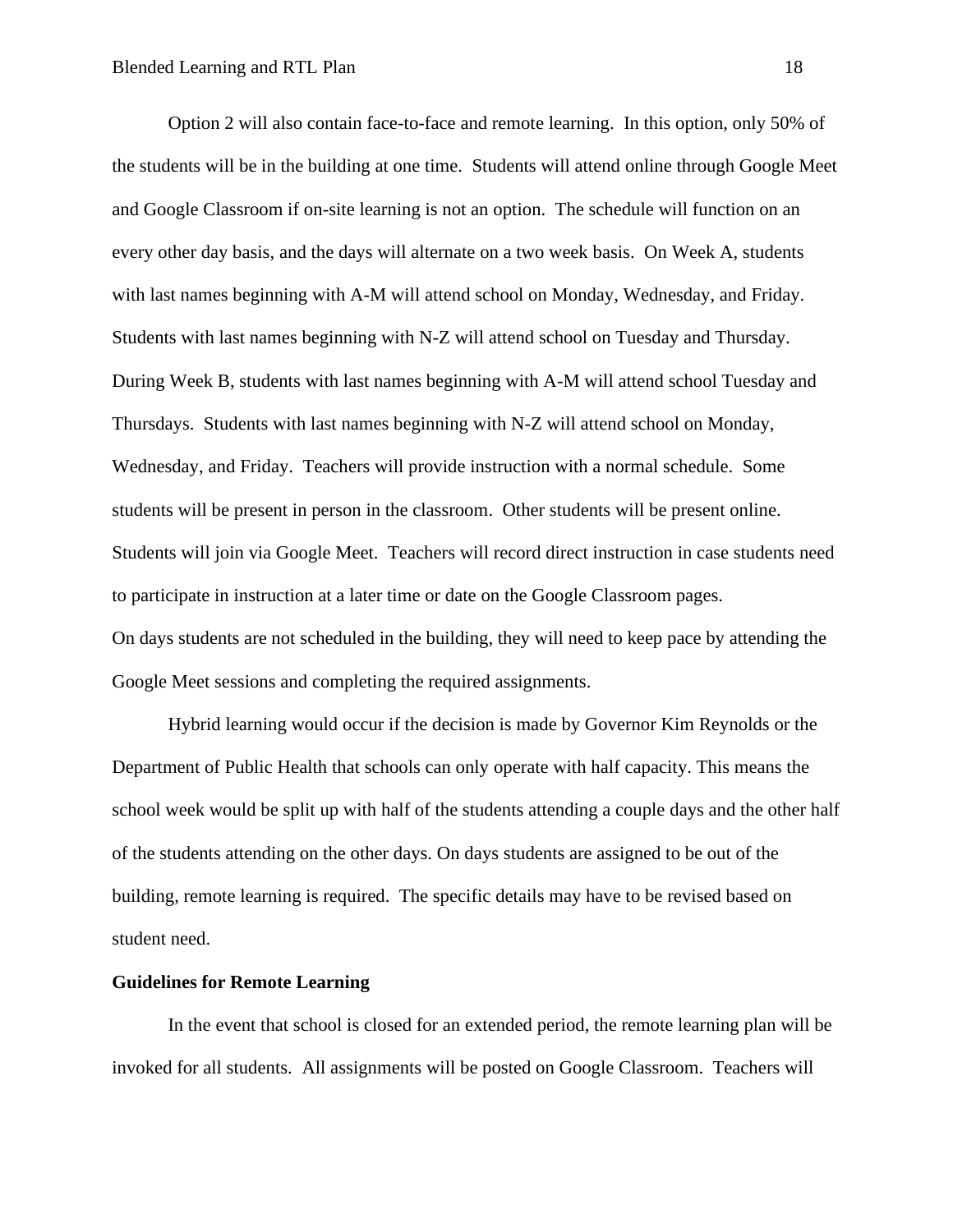provide direct instruction via Google Meet. Google Meet is a video chat application provided by Google. Blended learning will still be provided to a degree since students will have some faceto-face interaction through Google Meet. However, they will be face-to-face virtually. Teachers will schedule Google Meets with individuals or small groups for re-teaching, enrichment, or time extensions during the afternoons. Teachers will host office hours via Google Meet to answer student questions in the afternoon after classes have been taught.

Remote learning could be implemented school wide or could be utilized for a single classroom to mitigate COVID-19 exposure beyond that classroom. Remote learning may also be available to families with health concerns, as allowed by the Department of Education. Remote Learning, should it occur, will be more structured than what previously took place at the end of the 2019-2020 school year. Students would be expected to participate daily and teachers will be providing more direct instruction. There would be a set schedule for all students with the majority of the direct instruction occurring in the morning and time in the afternoon for teachers to assist students individually or in small group instruction. There would also be a consistent method of content delivery to provide more continuity for students and families. Additional online training modules would also be made available to ensure teachers, staff, students, and families all understand how to use the learning management system and communication tools.

Students needing accommodations will receive them virtually during this time. Our English Learners (EL) will receive support. The EL staff will attend Google Meet classes to be aware of course content and will then be able to support students through an individual or small group Google Meet. The Special Education staff will also attend classes virtually with students having an Individualized Education Plan (IEP). If specific designed instruction (SDI) is called for on a student's IEP, this will be delivered either during small group work time or during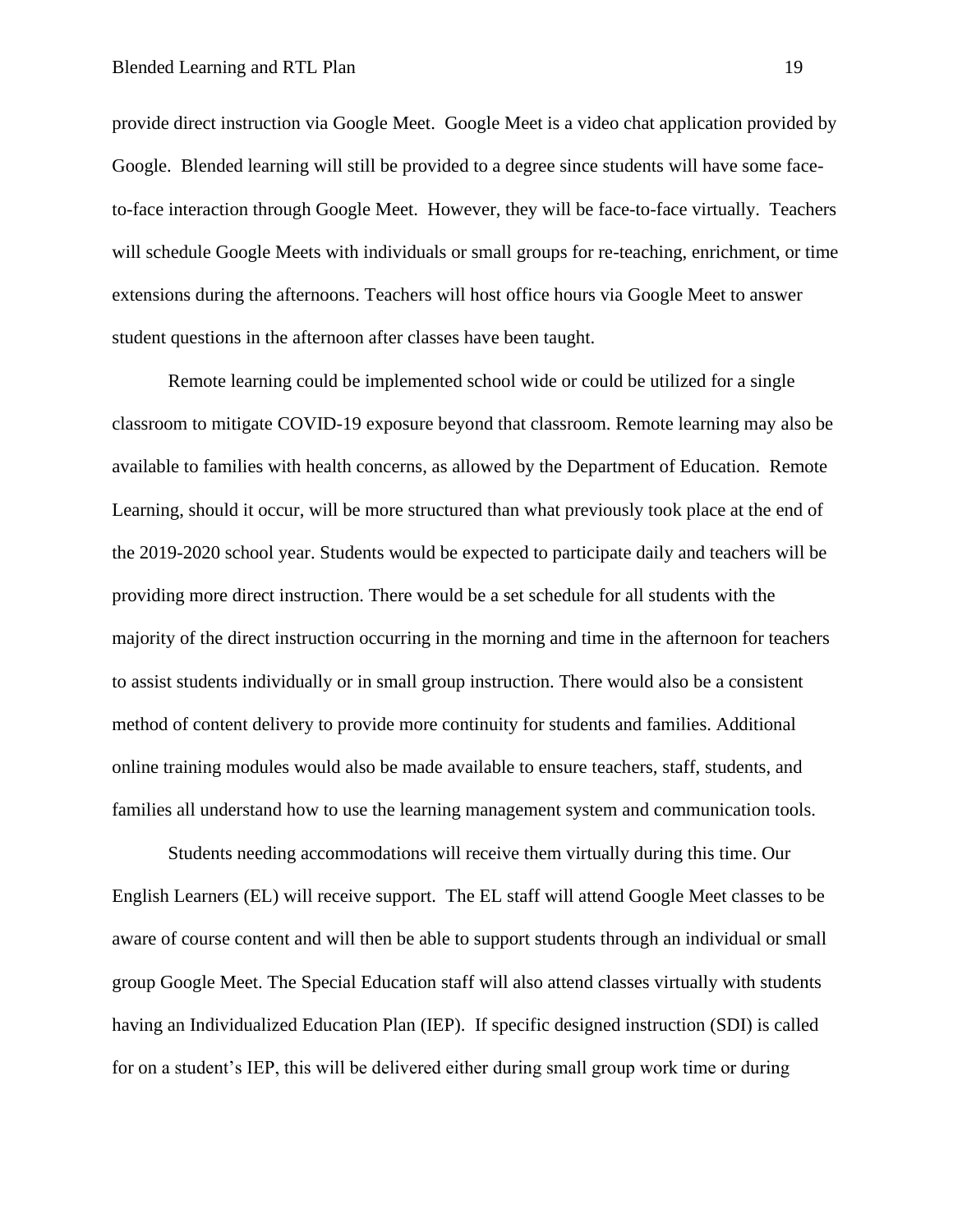individual afternoon sessions. All IEPs will be reviewed with the IEP team to ensure that appropriate plans are in place to meet individual student needs. The Talented and Gifted (TAG) instructor will schedule afternoon enrichment sessions with TAG students.

In addition to students attending classes virtually, students will meet with the Teacher Advisors (TA) and peers on Google Meet. During this time, teachers will check-in with students and offer Social Emotional Learning (SEL). The TA curriculum is written and addresses the topics of leadership, peer pressure, career choice, and grit. Any student who does not have internet access at home will be provided paper copies. This is not an ideal learning format as there will not be direct teaching instruction available in this format.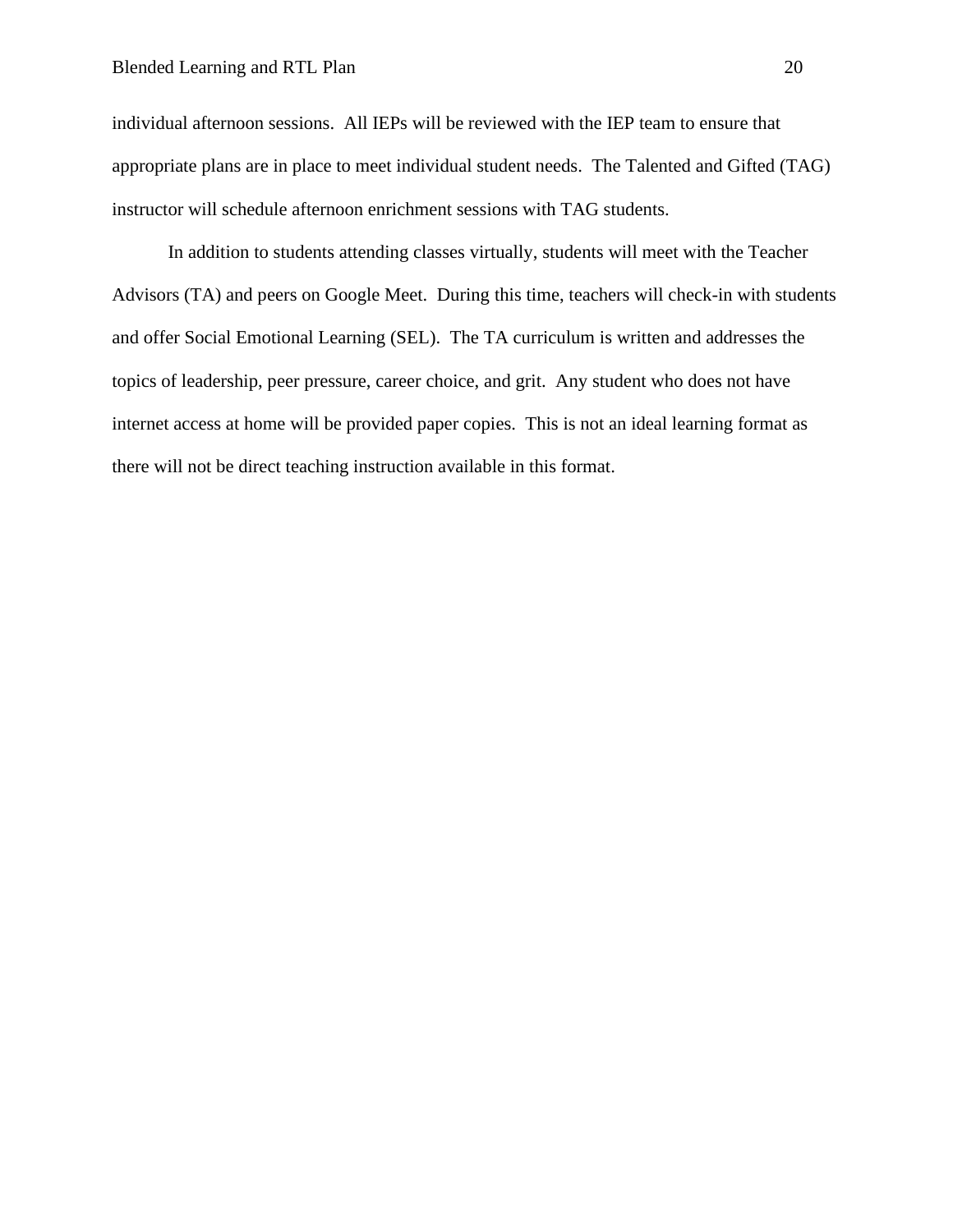#### **Future Directions**

The current plan for Sheldon High School is to resume on-site learning with the use of blended learning strategies beginning August 12, 2020. This decision is based on guidance from the Iowa Department of Education and Iowa Department of Public Health. If guidance changes, the plan will be adjusted, and families will be notified. To assess the Return to Learn Plan, classroom data would be collected about how blended learning strategies were implemented during the 2020-2021 school year. The data would be used to determine the positive impact blended learning strategies made at Sheldon High School. The comparison of common formative assessments from the 2019-2020 school year to the 2020-2021 school year would be utilized to prove if there was growth and improvement. Since students did not take the Iowa Statewide Assessment of Student Progress (ISASP) in April, data is not available to be used for comparison. It would be intriguing to compare student achievement scores and find blended learning strategies were the answer to increasing student achievement, especially during the current global pandemic. The hope is blended learning strategies will improve the learning experience for all students, especially those who are often underrepresented, such as students with disabilities and language barriers. It is recommended to begin the 2020-2021 school year with blended learning strategies while on-site learning is in session. This time period would also be used to prepare students for what instruction might look like with a hybrid or virtual format. One, if not all, of the plans in the Return to Learn plan will be utilized this upcoming school year.
If this school improvement project were to be replicated or transferred to another school, more communication between educators in the building is suggested. The task force was made up of a small group of school leaders and administrators who created the Return to Learn plan. The information was communicated to the teachers after submission rather than during the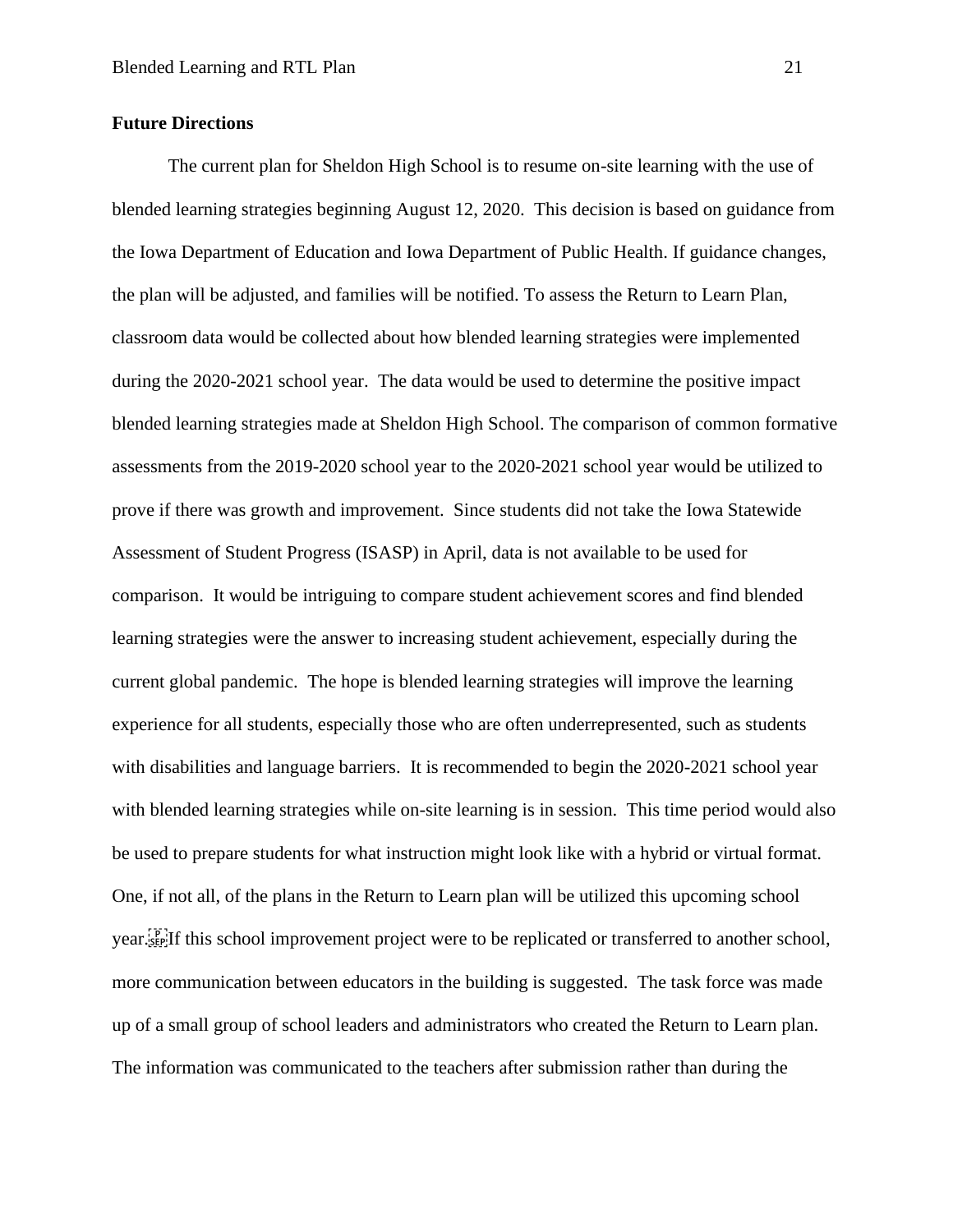planning stages. Teachers who work in the classroom have valuable insights should go hand-inhand with research-based methods. Like students, teachers prefer communication and inclusion rather than isolation and exclusion. In the future, the input of more teachers should be included to make the Return to Learn plan a more effective plan. In addition, the schools' Return to Learn plan should be shared with the teaching staff before sharing stakeholders, parents, and students. Teachers need adequate time for preparation of various scenarios and conditions. The need for blended learning is evident. Blended learning implementation is the reform schools need in order to ensure the continuation of learning before, during, and post the COVID-19 pandemic.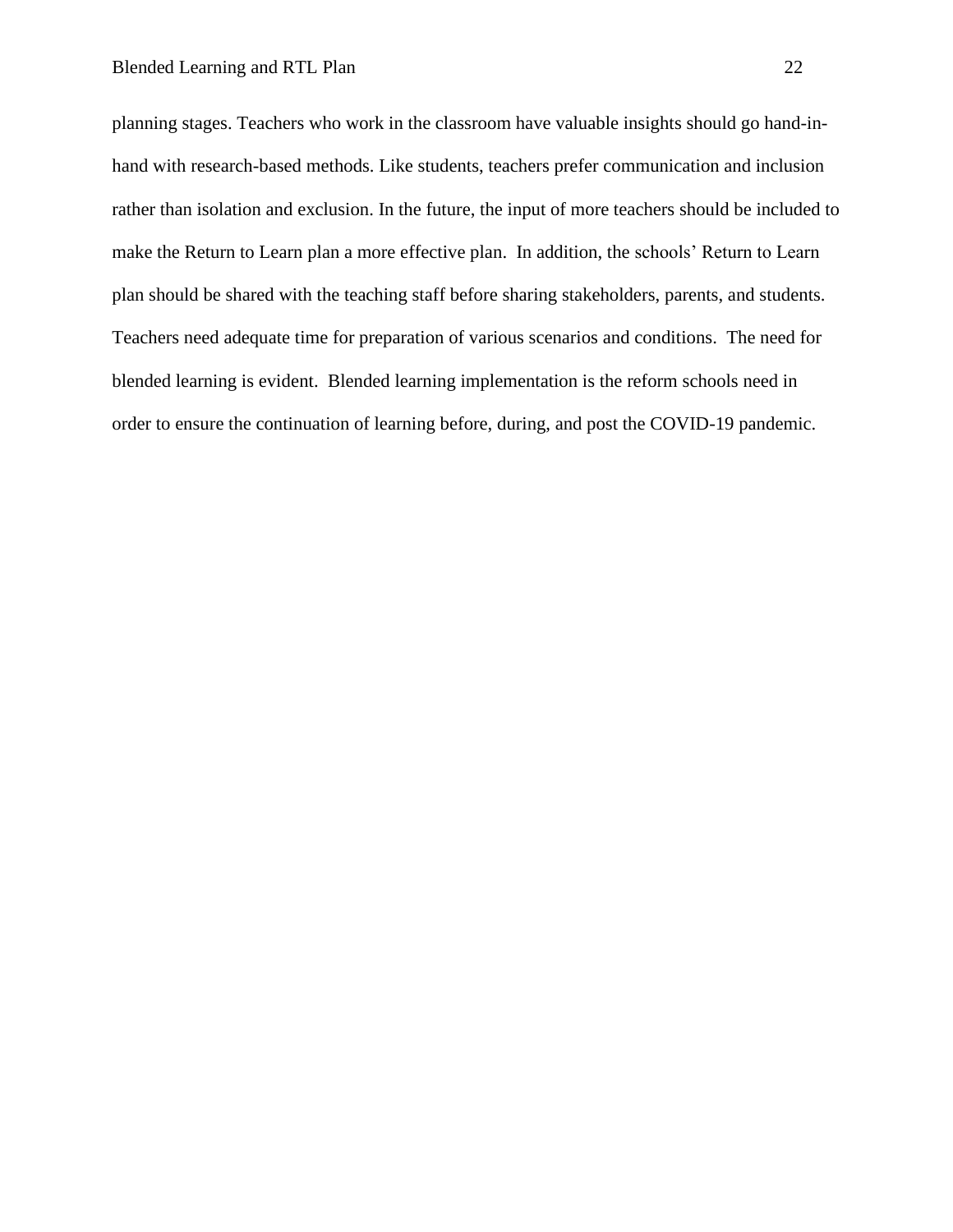# Appendix A

# **Table 1.** School Roles and Responsibilities

| <b>School Roles and Responsibilities</b> |                                                                                                                                                                                                                                                                                                                                                                                                                                                                                                                                                                                                                                                                                                                                                                                                                                                                                                                                                         |  |  |
|------------------------------------------|---------------------------------------------------------------------------------------------------------------------------------------------------------------------------------------------------------------------------------------------------------------------------------------------------------------------------------------------------------------------------------------------------------------------------------------------------------------------------------------------------------------------------------------------------------------------------------------------------------------------------------------------------------------------------------------------------------------------------------------------------------------------------------------------------------------------------------------------------------------------------------------------------------------------------------------------------------|--|--|
| Administration                           | Create and distribute the Return to Learn Plan (RTL)<br>Support faculty and students/families shifting to a distance learning<br>environment<br>Help teachers implement RTL<br>$\bullet$                                                                                                                                                                                                                                                                                                                                                                                                                                                                                                                                                                                                                                                                                                                                                                |  |  |
| Technology<br>Department                 | Provide at least one device per student in grades 9-12.<br>$\bullet$<br>Support faculty and students/families shifting to a distance learning<br>environment<br>Provide written/video support to assist faculty with using district<br>$\bullet$<br>identified resources<br>Be available for teachers and students as needed for support and respond<br>$\bullet$<br>to identified technology issues. Complete a help desk ticket when<br>necessary. Tech may be contacted at support@sheldonschools.com                                                                                                                                                                                                                                                                                                                                                                                                                                                |  |  |
| Principal                                | Monitor communication between teachers and their students<br>$\bullet$<br>Be an instructor in every Google Classroom and complete "virtual walk-<br>$\bullet$<br>throughs"<br>Review records of student attendance.<br>Work with teachers to reach out to students who have not actively<br>participated<br>Support faculty and students/families shifting to a distance learning<br>environment<br>Help teachers implement RTL; respond when issues arise.<br>$\bullet$                                                                                                                                                                                                                                                                                                                                                                                                                                                                                |  |  |
| <b>Core Teachers</b>                     | Collaborate with other support members on your team to coordinate<br>$\bullet$<br>learning<br>Use district curriculum and resources (ex. Google, Moodle, Zoom, online<br>$\bullet$<br>textbooks, Flipgrid) to communicate and deliver content<br>Keep records of students' attendance at each daily session and work<br>completion<br>Communicate with parents which online resources your students will<br>access upon implementation of the plan and when changes are made.<br>Include the name of the resource in your communication<br>Communicate with and provide timely feedback 2-3 times a week with<br>your students; reach out to students who have not actively participated<br>Communicate with parents, as necessary<br>Paper packets will be provided to students who are struggling to be<br>successful with online learning after multiple attempts working with<br>teachers or to students who are having problems with connectivity. |  |  |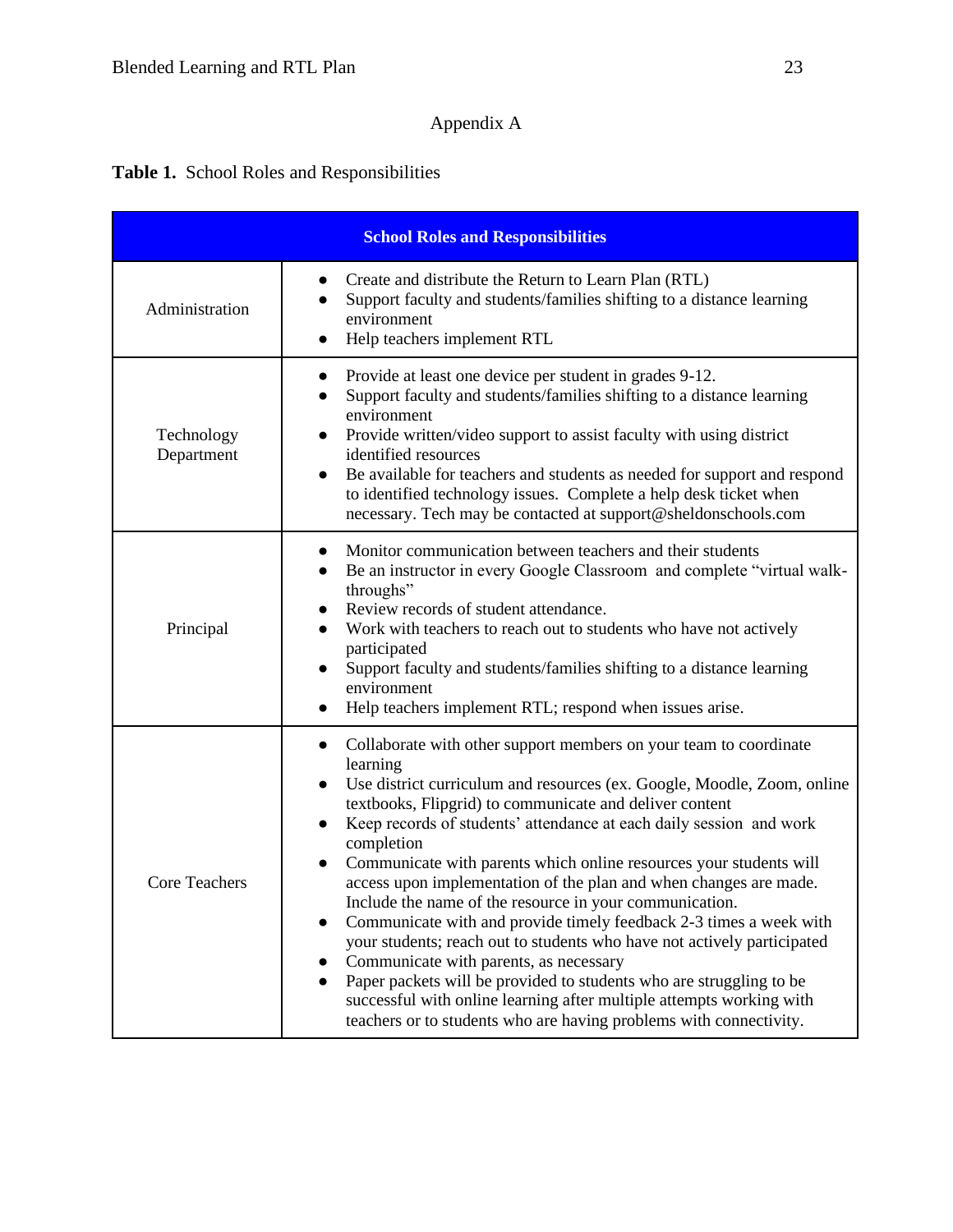# **Table 1** (continued).

| <b>Special Education</b><br>Teachers              | Schedule IEP meetings with student, parent/guardian, Special Education<br>teacher, other teachers or support staff to complete page "I" of the IEP<br>addressing each of the items listed.<br>Participate as support staff in scheduled courses<br>Provide activities that support IEP goals<br>Communicate regularly with students and parents<br>$\bullet$<br>Revisit IEPs to ensure all goals are being supported<br>$\bullet$<br>Provide paper/pencil packets of work when a student is not being<br>$\bullet$<br>successful with online learning or is not able to be connected to online<br>learning. |
|---------------------------------------------------|-------------------------------------------------------------------------------------------------------------------------------------------------------------------------------------------------------------------------------------------------------------------------------------------------------------------------------------------------------------------------------------------------------------------------------------------------------------------------------------------------------------------------------------------------------------------------------------------------------------|
| EL, TAG                                           | Participate as support staff in scheduled courses<br>$\bullet$<br>Communicate regularly with students on your caseload and/or their<br>parents<br>Provide small group remediation or extension activities                                                                                                                                                                                                                                                                                                                                                                                                   |
| Club Advisors                                     | Coordinate with other club advisors to make sure there is no overlap in<br>$\bullet$<br>meetings<br>Schedule weekly or every other week afternoon club meeting to insure<br>continuity of program goals and objectives                                                                                                                                                                                                                                                                                                                                                                                      |
| Counselors                                        | Serve as a liaison for communication with students/families in crisis<br>Provide resources for students and families to support them while they<br>are away from school<br>Communicate regularly with classroom teachers to see if students in their<br>classes need support.<br>Provide office hours (Google, Zoom) to support students in crisis.<br>Provide referrals to outside agencies if appropriate<br>$\bullet$                                                                                                                                                                                    |
| Media Specialist                                  | Collaborate with colleagues to find resources for high-quality distance<br>$\bullet$<br>learning experiences and research<br>Regularly check in with subject and classroom teachers to identify ways<br>to support their design of distance learning experiences                                                                                                                                                                                                                                                                                                                                            |
| Associates & Other<br><b>Classified Employees</b> | Participate as support staff in scheduled courses<br>Associates may be asked to assist Special Education teachers to support<br>the academic and social-emotional needs of students they serve. This<br>could include reading to students, Zooming, making packets, etc.                                                                                                                                                                                                                                                                                                                                    |
| <b>Instructional Coaches</b>                      | Provide instructional support to teachers<br>$\bullet$<br>Provide technology support as needed                                                                                                                                                                                                                                                                                                                                                                                                                                                                                                              |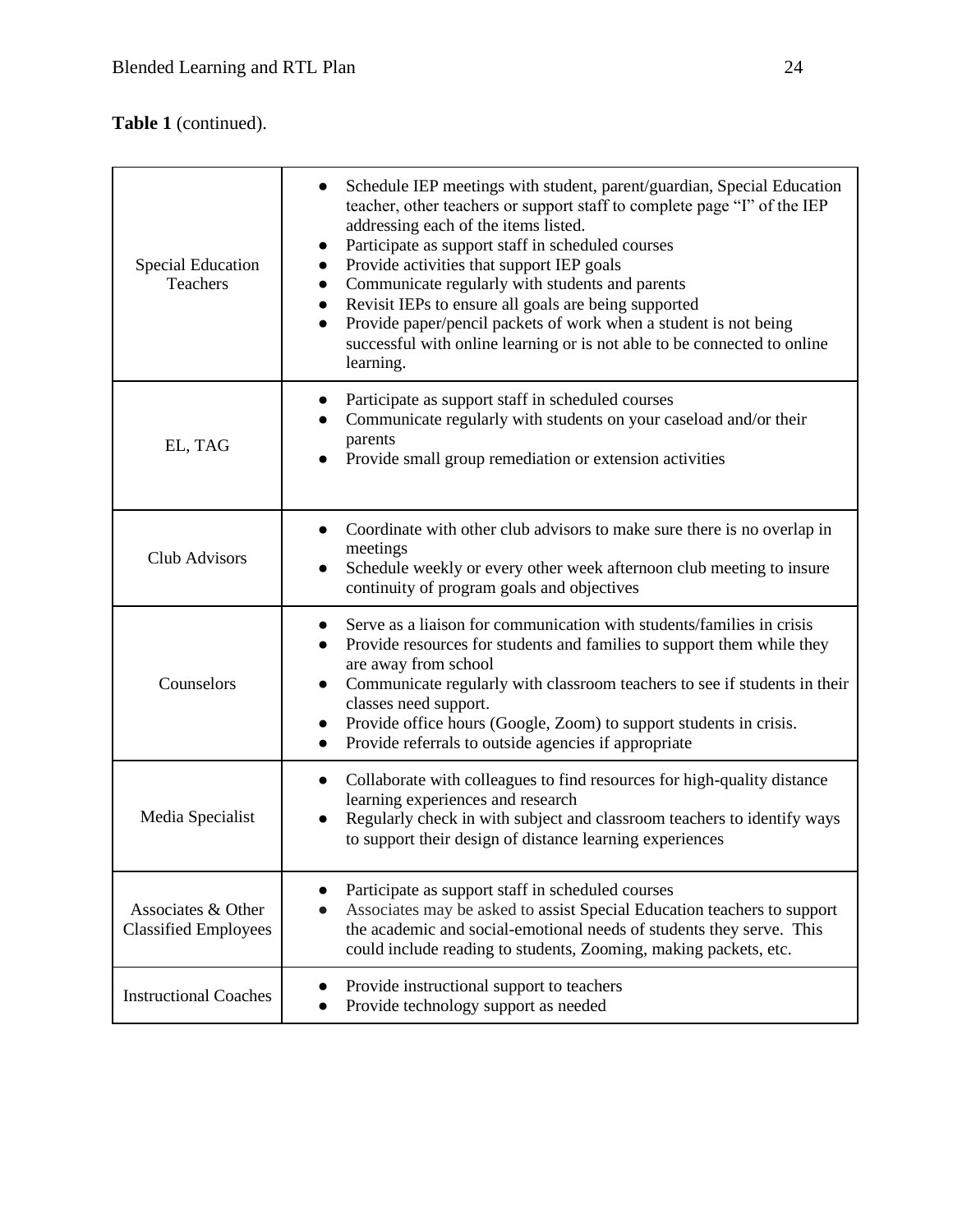## Appendix B

## **Table 2.** Student Roles and Responsibilities

### **Student Roles and Responsibilities**

- Participate daily from 8:00 1:05 in core class work
- Complete all necessary school work and keep pace with deadlines
- Identify a space in your home where you can work effectively and successfully
- Identify a space in your home where you can participate in online learning.
- During any live online learning (Google Meet) sit at a table and wear school appropriate attire
- Check email daily (when writing emails, write in the text box and not memo line)
- Engage in all learning with academic honesty
- Communicate proactively with your teachers if you cannot meet deadlines or require additional support
- Comply with Orab Net policies

| For questions about                              | <b>Contact</b>                    |
|--------------------------------------------------|-----------------------------------|
| a course, assignment, or resource                | <b>Teacher</b>                    |
| a technology related problem or issue            | <b>Teacher or Tech Department</b> |
| a personal, academic or social-emotional concern | Counselor                         |
| other issues related to distance learning        | Principal                         |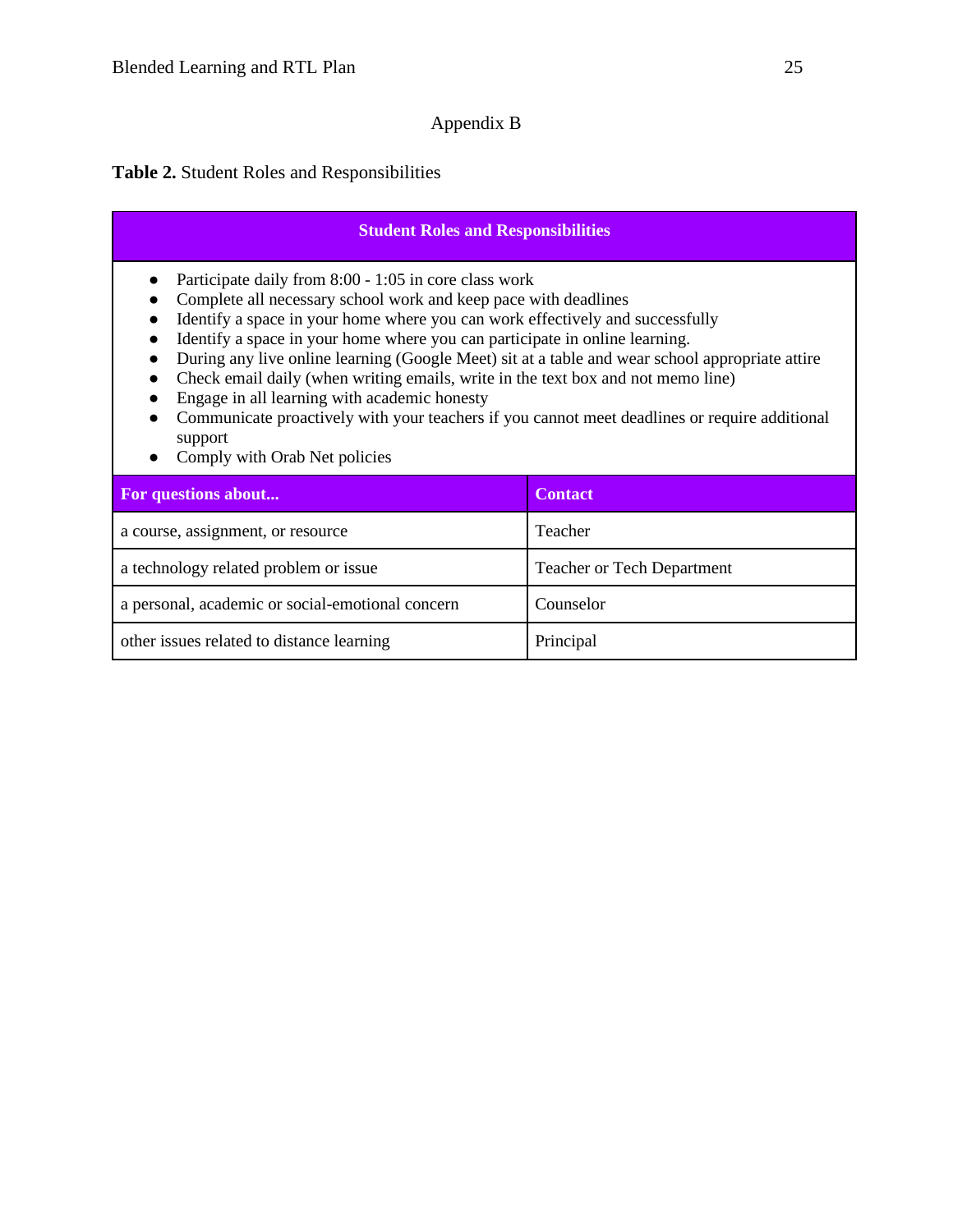# Appendix C

# **Table 3.** Family Roles and Responsibilities

| <b>Family Roles and Responsibilities</b>                                                                                                                                                                                                                                                                                                                                                                                                                                                                                                                                  |                                   |  |  |  |
|---------------------------------------------------------------------------------------------------------------------------------------------------------------------------------------------------------------------------------------------------------------------------------------------------------------------------------------------------------------------------------------------------------------------------------------------------------------------------------------------------------------------------------------------------------------------------|-----------------------------------|--|--|--|
| Provide support for your student by:<br>Establishing routines and expectations<br>Defining the physical space for your student to study<br>Monitoring communications from your child's teachers<br>Taking an active role in helping your child process his/her learning<br>Establishing times for quiet and reflection<br>Encouraging physical activity and/or exercise<br>Remaining mindful of your child's stress or worry<br>Monitoring how much time your child is spending online<br>Keeping your child social, but set rules around their social media interactions |                                   |  |  |  |
| For questions about                                                                                                                                                                                                                                                                                                                                                                                                                                                                                                                                                       | <b>Contact</b>                    |  |  |  |
| a course, assignment, or resource                                                                                                                                                                                                                                                                                                                                                                                                                                                                                                                                         | Teacher                           |  |  |  |
| a technology-related problem or issue                                                                                                                                                                                                                                                                                                                                                                                                                                                                                                                                     | <b>Teacher or Tech Department</b> |  |  |  |
| a personal, academic or social-emotional concern                                                                                                                                                                                                                                                                                                                                                                                                                                                                                                                          | Counselor                         |  |  |  |
| other issues related to distance learning                                                                                                                                                                                                                                                                                                                                                                                                                                                                                                                                 | Principal                         |  |  |  |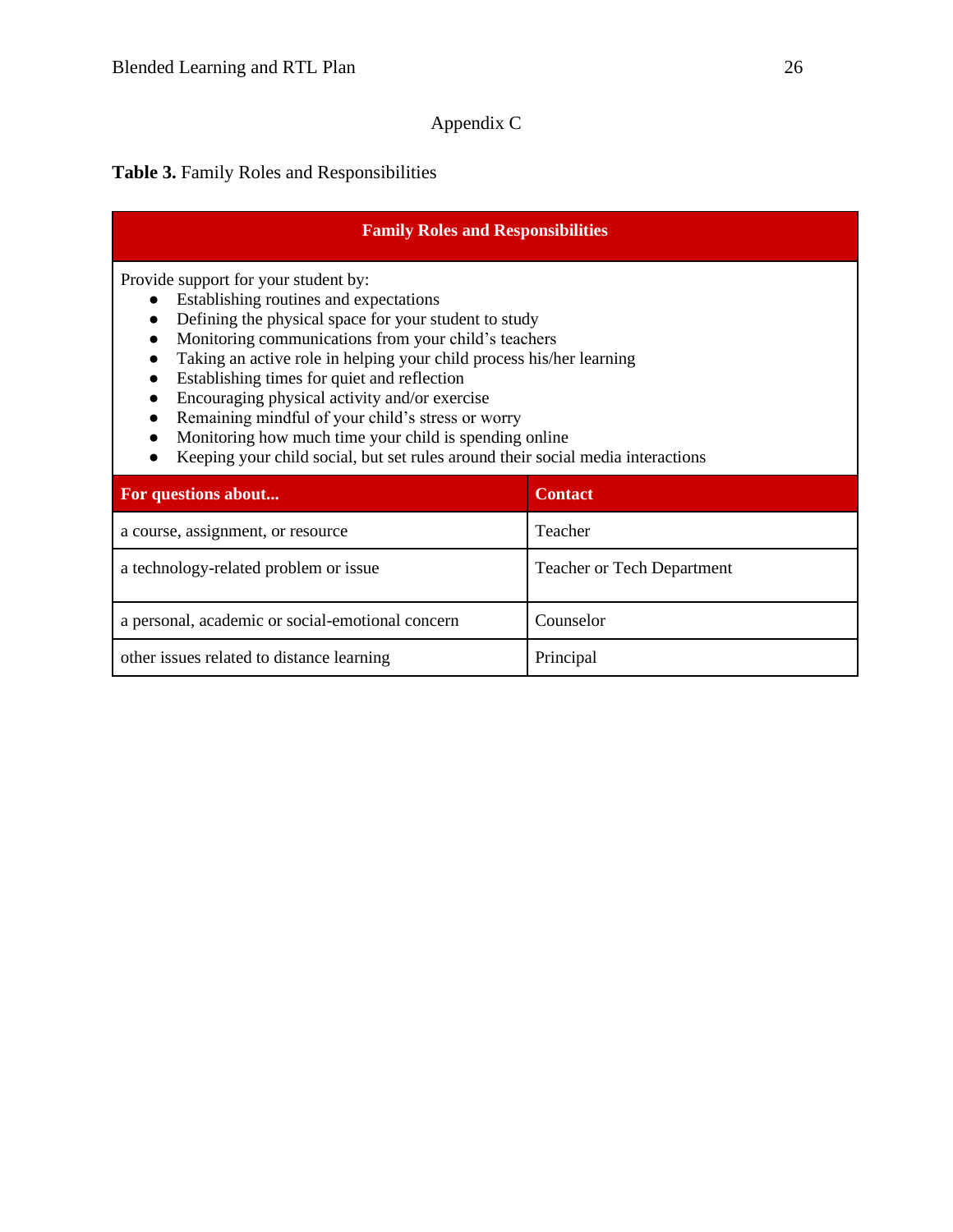#### References

- Acree, L., Gibson, T., Mangum, N., Wolf, M. A., Kellogg, S., & Branon, S. (2017). *Supporting school Leaders in blended learning with blended learning.* Journal of Online Learning Research, 3(2), 105-143. Retrieved May 20, 2020, from http://ezproxy.nwciowa.edu/login?url=https://search-proquest-com.ezproxy.nwcio wa.edu/docview/1969012150?accountid=28306
- Alijani, G. S., Kwun, O., & Yu, Y. (2014). *Effectiveness of blended learning in KIPP New Orleans' schools.* Academy of Educational Leadership Journal, 18(2), 125. Retrieved from https://link-gale-com.ezproxy.nwciowa.edu/apps/doc/A396615711/PROF?u=nwc ollege&sid=PROF&xid=864f29d1
- Amry, A. (2018). *The effect of Twitter activities in a blended learning classroom guided by activity theory on students' achievement and attitudes.* The Turkish Online Journal of Educational Technology, 17(2). Retrieved from http://ezproxy.nwciowa.edu/login?url=https://search-proquest-com.ezproxy.nwcio wa.edu/docview/2025353236?accountid=28306
- Antoniou, C. G., & Ioannou, A. (2018). *Technology for social change in school contexts: A new landscape for K-12 educational technology research.* Education and Information Technologies, 23(6), 2363-2378. http://dx.doi.org.ezproxy.nwciowa.edu/10.1007/s10639-018-9721-7
- Collis, B., Margaryan, A., & Amory, M. (2005). *Multiple perspectives on blended learning design.* Journal of Learning Design, 1(1), 12-21. Retrieved *Ma*y 23, 2020, from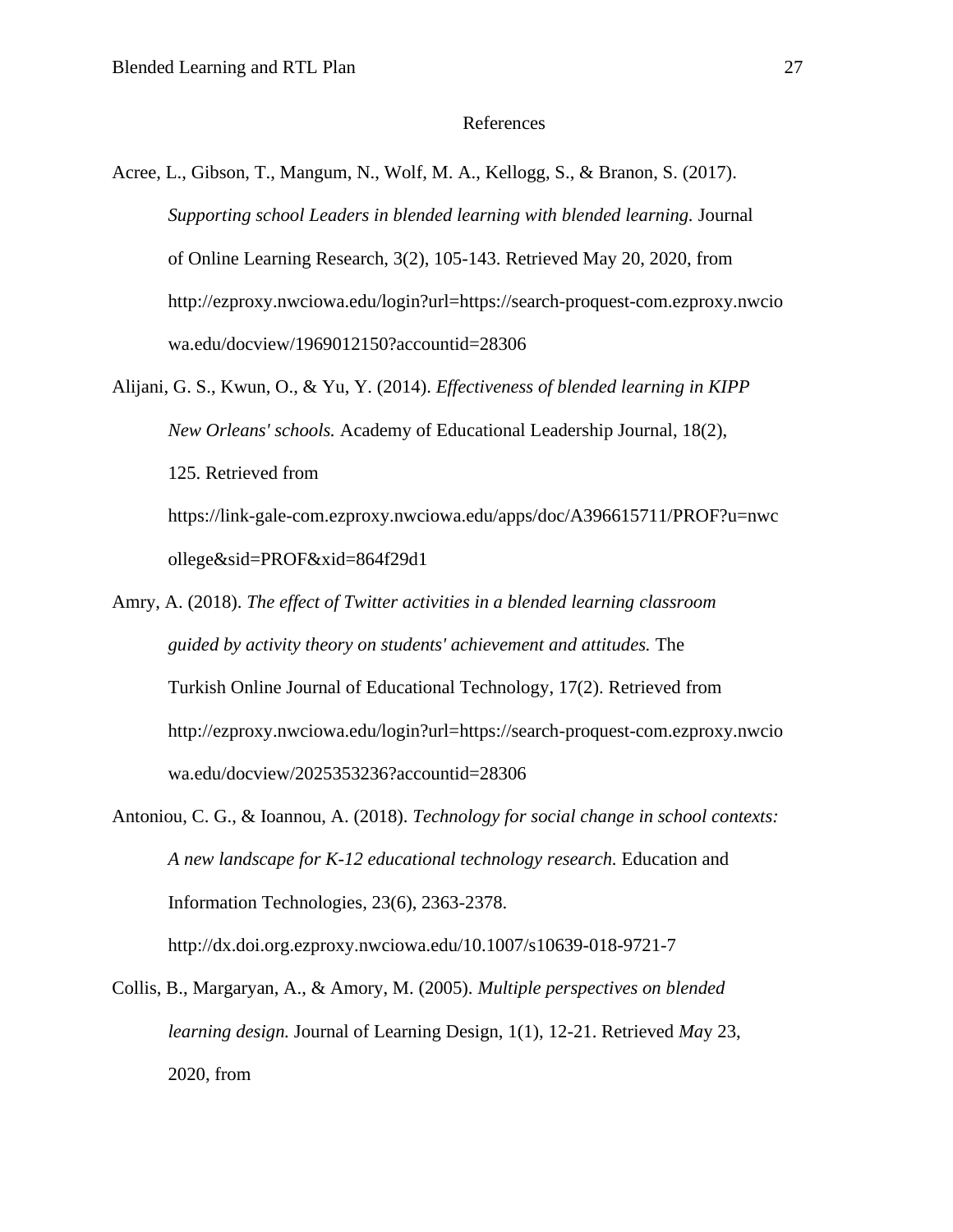http://ezproxy.nwciowa.edu/login?url=https://search-proquest-com.ezproxy.nwcio wa.edu/docview/1720061812?accountid=28306

- Fridley, D., & Rogers-Adkinson, D. (2015). *Implementing a one-to-one technology Initiative in higher education.* Administrative Issues Journal: Connecting Education, Practice, and Research, 5(2), 38-50. Retrieved May 22, 2020, from http://ezproxy.nwciowa.edu/login?url=https://search-proquest-com.ezproxy.nwcio wa.edu/docview/1826519505?accountid=28306
- Harris, D. N. (2020). *A broad strategy for schools during the COVID-19 pandemic.*  Washington: The Brookings Institution. Retrieved from http://ezproxy.nwciowa.edu/login?url=https://search-proquest-com.ezproxy.nwcio wa.edu/docview/2383693604?accountid=28306
- Malczyk, B. R. (2018). *Multimodal instruction, the new hybrid: a student-centered approach to blended learning.* Journal of Nonprofit Education and Leadership, 8(1), 16. Retrieved from https://link-gale-com.ezproxy.nwciowa.edu/apps/doc/A529948746/PROF?u=nwc ollege&sid=PROF&xid=a59a0261
- Marwan, A. (2015). *Empowering english through project-based learning with ICT.*  The Turkish Online Journal of Educational Technology, 14(4). Retrieved from http://ezproxy.nwciowa.edu/login?url=https://search-proquest-com.ezproxy.nwcio wa.edu/docview/1761237419?accountid=28306
- McGinnis, P. (2019, November-December). *Moving up the SAMR model.* Science Scope, 43(4), 1. Retrieved from

https://link-gale-com.ezproxy.nwciowa.edu/apps/doc/A605510851/PROF?u=nwc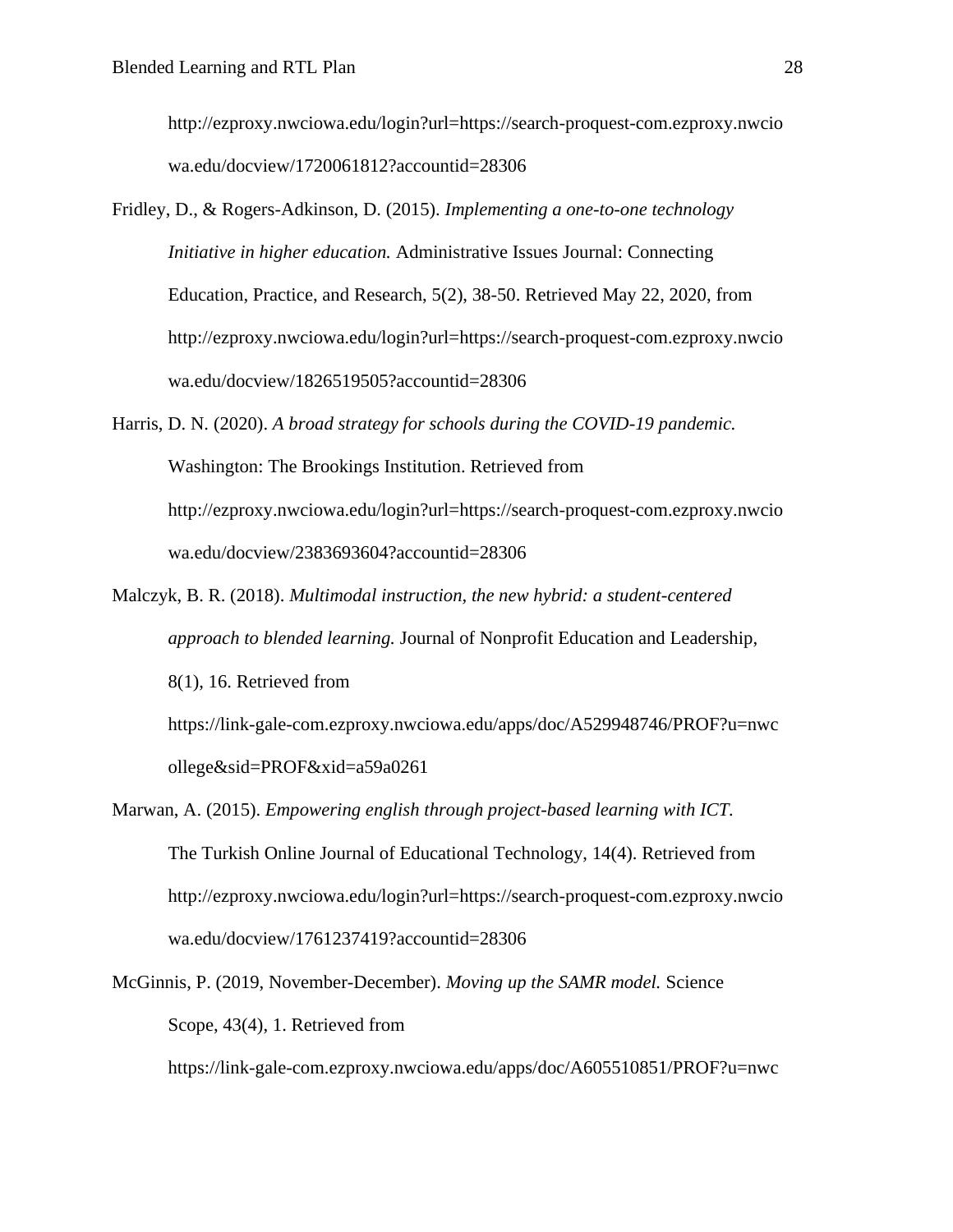ollege&sid=PROF&xid=ba5f471a

ollege&sid=PROF&xid=54cdd627

Megeid, N.(2014). *E-learning versus blended learning in accounting courses.* 

Quarterly Review of Distance Education, 15(2), 35-55,70. Retrieved May 20,

2020, from

http://ezproxy.nwciowa.edu/login?url=https://search-proquest-com.ezproxy.nwcio wa.edu/docview/1625397049?accountid=28306

Mortera-Gutierrez, F. (2006). *Faculty best practices using blended learning in e-learning and face-to-face instruction.* International Journal on E-Learning, 5(3), 313. Retrieved from https://link-gale-com.ezproxy.nwciowa.edu/apps/doc/A148046304/PROF?u=nwc ollege&sid=PROF&xid=70ef23e6

- Oakes, K., & Casewit, C. W. (2003). *E-learning: the answer is blended learning, now what was the question again?*. T+D, vol. 57, no. 10, p. 17. Retrieved from https://link-gale-com.ezproxy.nwciowa.edu/apps/doc/A108787956/PROF?u=nwc
- Ray, R. (2020). *8 recommendations for universities and professors during the coronavirus pandemic.* Washington: The Brookings Institution. Retrieved from http://ezproxy.nwciowa.edu/login?url=https://search-proquest-com.ezproxy.nwcio wa.edu/docview/2385835527?accountid=28306
- Rentroia-Bonito, M. A., Goncalves, D., & Jorge, J. A. (2015). *Clustering students based on motivation to learn: a blended learning approach.* International Journal of Mobile and Blended Learning, 7(3). Retrieved from